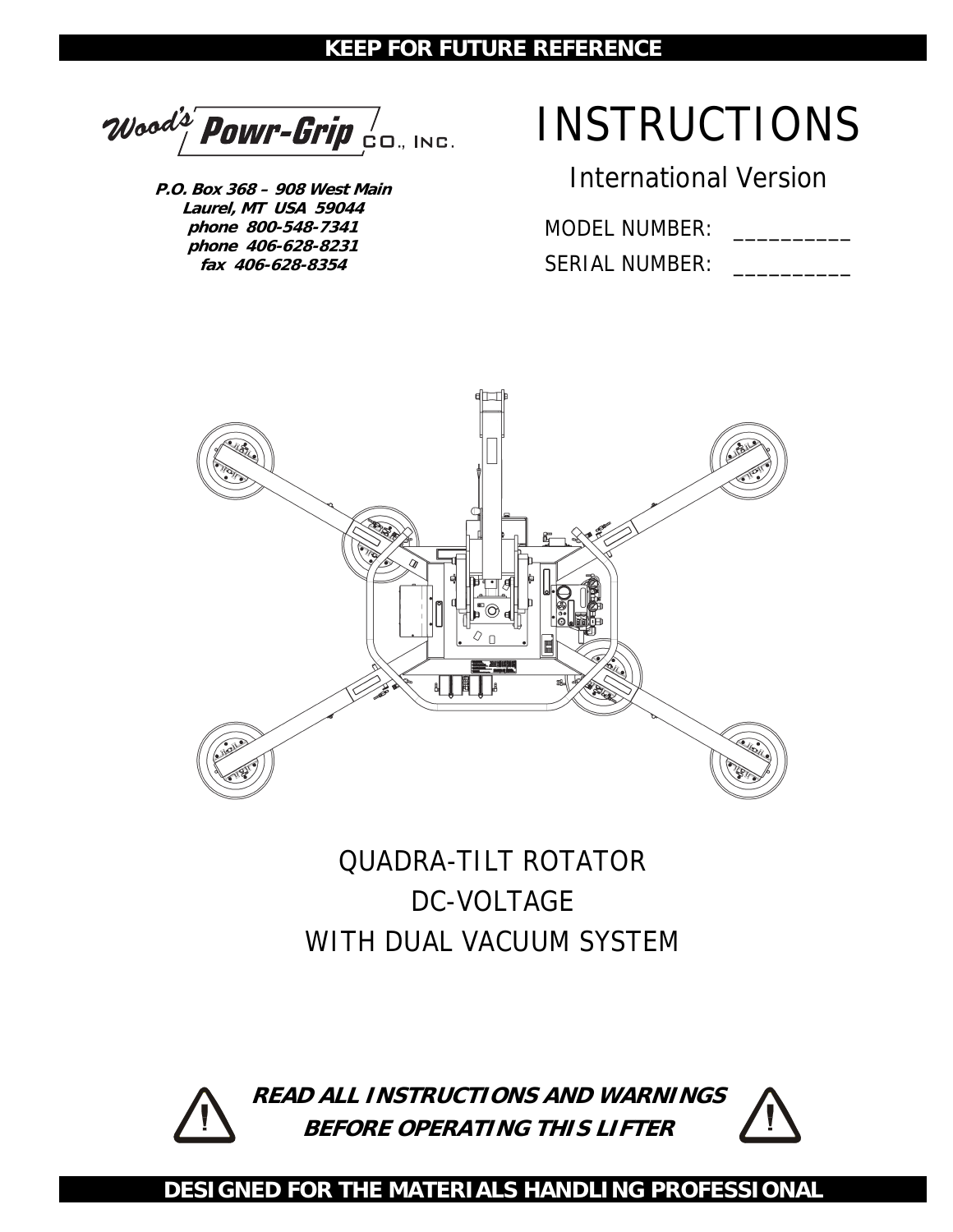# **SPECIFICATIONS**

| <b>Model Number:</b>                              | MRTA611LDC                                                                                                                                                                                                                                                                       |                                                  |                                                                                                                                         |  |
|---------------------------------------------------|----------------------------------------------------------------------------------------------------------------------------------------------------------------------------------------------------------------------------------------------------------------------------------|--------------------------------------------------|-----------------------------------------------------------------------------------------------------------------------------------------|--|
| Description:                                      | Designed for use with a crane or other hoisting equipment, the MRTA611LDC lifter employs<br>vacuum to hold a load for lifting, and it provides manual 360° rotation and mechanically assisted,<br>manual 90° tilt movements for load manipulation.                               |                                                  |                                                                                                                                         |  |
| <b>Power Source:</b>                              | 12 volts DC, 8 amps                                                                                                                                                                                                                                                              |                                                  |                                                                                                                                         |  |
| <b>Battery Capacity:</b>                          | 7 amp-hours                                                                                                                                                                                                                                                                      |                                                  |                                                                                                                                         |  |
| <b>Vacuum Pads:</b>                               | Six 11" [28 cm] nominal diameter, lipped (Model G3370), 55 durometer natural-polybutadiene<br>rubber, spring-mounted ( $\frac{1}{4}$ " [7 mm] travel), with #60 filter screen                                                                                                    |                                                  |                                                                                                                                         |  |
| Pad Spread: <sup>1</sup><br>Length:<br>Width:     | <b>Minimum</b><br>463/4" [1188 mm]<br>121/2" [317 mm]                                                                                                                                                                                                                            | Maximum<br>1041/2" [2656 mm]<br>463/4" [1188 mm] | (to outer edges)                                                                                                                        |  |
| Load Capacity: $1$<br>Per-Pad:<br><b>Maximum:</b> | (rated at 16" Hg [-54 kPa] on clean, smooth, nonporous flat surfaces <sup>2</sup> )<br>184 lbs [83 kg]<br>1100 lbs [500 kg]                                                                                                                                                      |                                                  |                                                                                                                                         |  |
| <b>Lifter Weight:</b>                             | 188 lbs [86 kg]                                                                                                                                                                                                                                                                  |                                                  |                                                                                                                                         |  |
| <b>Tilt Capability:</b>                           | Manual, 90°, with four-bar tilt linkage that minimizes operator effort and automatically holds a<br>correctly attached load in the upright or flat position.                                                                                                                     |                                                  |                                                                                                                                         |  |
| <b>Rotation Capability:</b>                       | Manual, 360°, with automatic latching (when desired).                                                                                                                                                                                                                            |                                                  |                                                                                                                                         |  |
| Vacuum Pump:                                      | Diaphragm type, 1 SCFM [28 liters/minute] nominal airflow                                                                                                                                                                                                                        |                                                  |                                                                                                                                         |  |
| Dual Vacuum System:                               | Two vacuum system circuits allow the lifter to maintain the vacuum level in one circuit even if an<br>unexpected vacuum loss occurs in the other one (eg, due to load breakage).                                                                                                 |                                                  |                                                                                                                                         |  |
| <b>Vacuum Reserve Tanks:</b>                      | battery life by reducing pump cycles required to maintain vacuum.                                                                                                                                                                                                                |                                                  | Two vacuum reservoirs help prevent immediate vacuum loss in case of power failure and extend                                            |  |
| Vacuum Gauges:                                    |                                                                                                                                                                                                                                                                                  |                                                  | Two dial gauges indicate current vacuum level in positive inches of Hg and negative kPa.                                                |  |
|                                                   | Low Vacuum Warning Light and Buzzer: Red light and audio buzzer are energized until vacuum level is sufficient to lift<br>maximum load weight (higher than 16" Hg [-54 kPa]) and whenever vacuum loss causes pump to<br>re-engage. See appendix for warning buzzer instructions. |                                                  |                                                                                                                                         |  |
| <b>Options:</b>                                   | flat orientation of the load is not compromised by accidental or unexpected forces.                                                                                                                                                                                              |                                                  | Available with Model LB8TLO - Tilt Locks. When engaged, this option ensures that the upright or                                         |  |
|                                                   | See appendix for instructions about other options.                                                                                                                                                                                                                               |                                                  |                                                                                                                                         |  |
| <b>Operating Elevation:</b>                       | Maximum = $6000$ feet [1828 meters]                                                                                                                                                                                                                                              |                                                  |                                                                                                                                         |  |
| <b>Operating Temperatures:</b>                    | 15° to 105° F [-9° to 40° C]                                                                                                                                                                                                                                                     |                                                  |                                                                                                                                         |  |
| <b>Service Life:</b>                              | intended.                                                                                                                                                                                                                                                                        |                                                  | This lifter is designed to have a service life of at least 20,000 lifting cycles, when used as                                          |  |
| <b>Wiring Diagram:</b>                            | deficiency: D705E-W01 [E-W01]                                                                                                                                                                                                                                                    |                                                  | The following wiring diagram is attached for reference in servicing the lifter or trouble-shooting a                                    |  |
|                                                   |                                                                                                                                                                                                                                                                                  |                                                  | $\bullet$ Mote: This symbol annears in the <i>INSTRUCTIONS</i> manual only when requirements of a CE Standard are <i>different</i> from |  |

Note: This symbol appears in the *INSTRUCTIONS* manual only when requirements of a CE Standard are *different* from requirements of other standards that also apply to this vacuum lifter. CE requirements are mandatory in geographical areas where CE Standards apply, but may be optional in other locations.

<sup>&</sup>lt;sup>1</sup> For a complete listing of Pad Spread and Maximum Load Capacity for each pad frame configuration, see the illustration under ASSEMBLY: TO CHANGE THE PAD FRAME CONFIGURATION.

<sup>2</sup> Load Capacity is based on a friction coefficient of 1; see MAINTENANCE: VACUUM PAD MAINTENANCE: Friction Coefficient for additional information.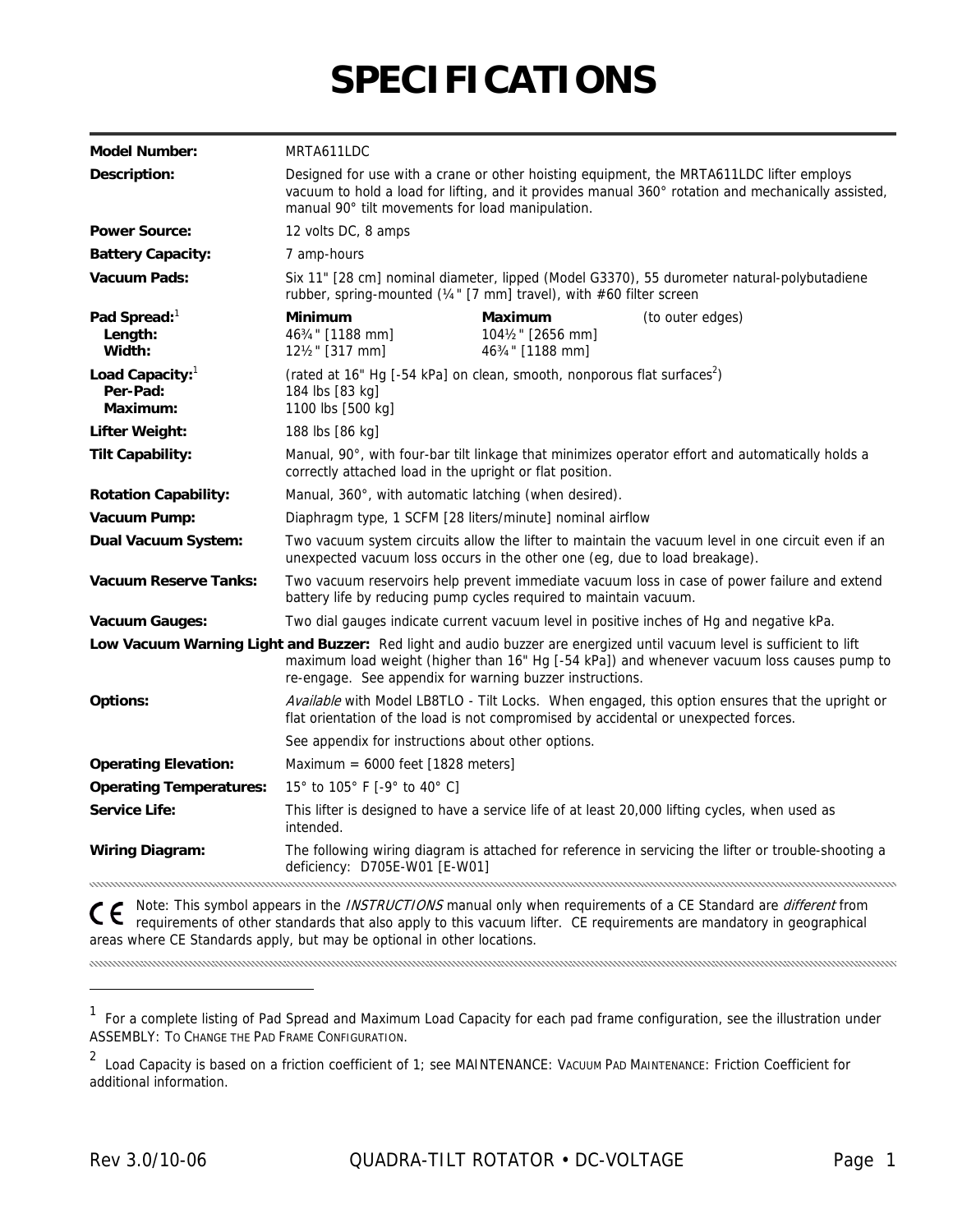# **WARNINGS**



Powr-Grip is pleased to offer the most reliable vacuum lifters available. Despite the high degree of security provided by this product, certain precautions must be observed to protect the operator and others.



- **Always** wear personal protective equipment that is appropriate for the material being handled. Follow trade association guidelines.
- Always operate the lifter under conditions approved for its design (see INTENDED USE: OPERATING ENVIRONMENT).
- **Never** operate a lifter that is damaged, malfunctioning, or missing parts.
- **Never** operate a lifter if the sealing edge of any vacuum pad is cut or otherwise damaged.
- **Never** remove or obscure warning labels.
- **Never** operate a lifter if the Load Capacity or any warning appears to be missing or obscured.
- **Always** make certain the contact surfaces of the load and all vacuum pads are clean prior to applying the pads (see MAINTENANCE: VACUUM PAD MAINTENANCE).
- **Never** exceed the Load Capacity or attempt to lift loads the lifter is not designed for (see INTENDED USE: LOAD CHARACTERISTICS).
- **Never** attempt to lift cracked or broken glass with this lifter.
- **Always** position the vacuum pads correctly on the load prior to lifting (see OPERATION: TO APPLY THE PADS TO A LOAD).
- **Never** lift a load when any vacuum indicator shows inadequate vacuum.
- **Never** touch the vacuum release controls during a lift. This may result in loss of attaching vacuum and release of the load.
- **Never** allow people to ride on the lifter or the load being lifted.
- **Never** lift a load higher than necessary or leave suspended loads unattended.
- **Never** lift a load over people.
- **Always** keep other personnel far enough away from the lifter to avoid injury in the event of an unexpected load release.
- **Always** place the power control in the inactive position and, when possible, disconnect the power source before opening any enclosure on the lifter. (Only applicable to powered lifters)
- **Always** remember that modifications to the lifter may compromise its safety. Wood's Powr-Grip cannot be responsible for the safety of a lifter that has been modified by the customer. For consultation, contact Wood's Powr-Grip.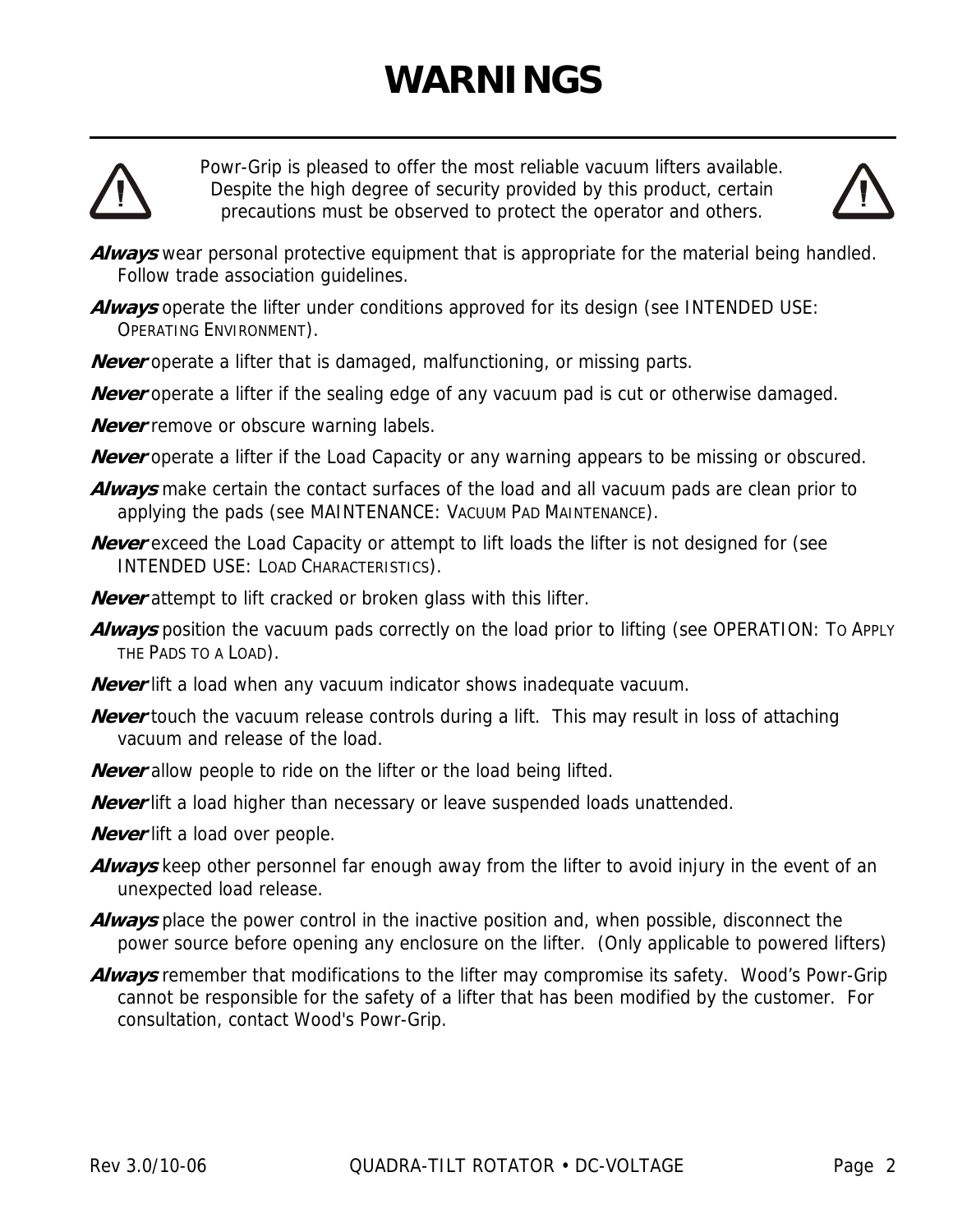# **OPERATING FEATURES**

Note: Components featured in the following instructions for assembling, operating or maintaining the vacuum lifter are underlined on their first appearance in each section.



Standard MRTA611LDC shown.

- 
- 
- 
- 
- 5 LOW VACUUM WARNING BUZZER 12 CONTROL HANDLE 18 BATTERY CHARGER
- 6 VACUUM GAUGE 13 PAD FRAME 19 ROTATION RELEASE LEVER
- 7 BATTERY TEST BUTTON 14 QUICK CONNECTOR 20 TILT LOCK (OPTIONAL)
- 
- 2 LIFT BAR 9 LOW VACUUM WARNING LIGHT 16 VACUUM PAD
- 3 BATTERY **10 VALVE HANDLE** With MOVABLE MOUNT
- 4 BATTERY GAUGE 11 VACUUM RESERVE TANK 17 EXTENSION ARM
	-
	-
	-
- 1 LIFT SPOOL 8 AIR FILTER 15 VACUUM PUMP
	-
	-
	-
	-
	-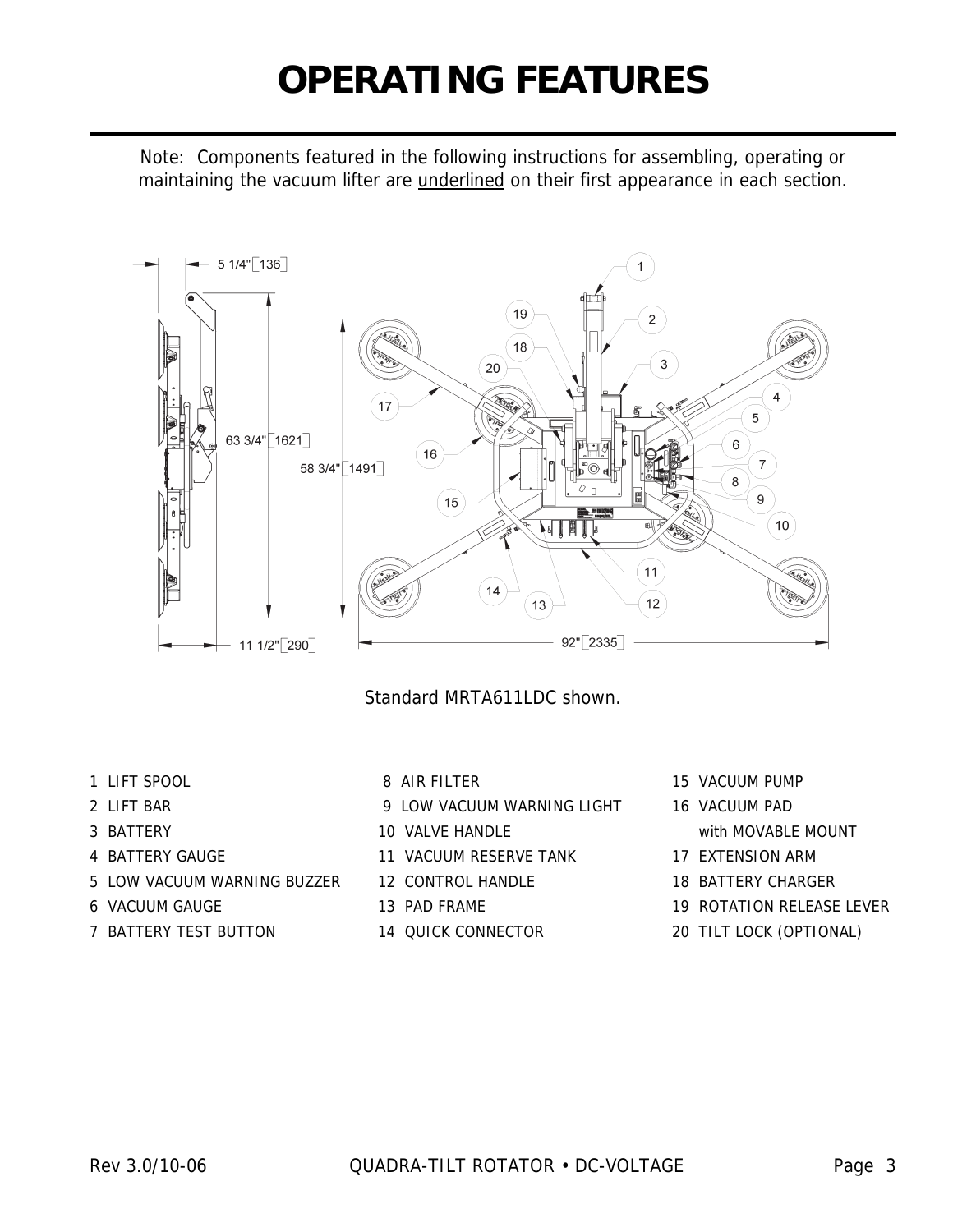# **TO SET UP THE LIFTER**

- 1) Remove the top of the shipping crate and all devices for restraining the vacuum lifter during shipping. Save the crate for use whenever the lifter is transported.
- 2) Suspend the lifter from a crane as follows: Select hoisting equipment (crane and hoist, when applicable) rated to carry the maximum load weight plus the lifter weight (see SPECIFICATIONS: Maximum Load Capacity and Lifter Weight).

Note: Any application of the lifter must conform to all statutory or regulatory standards that relate to the hoisting equipment when used in its geographical location (eg, relevant OSHA standards in the USA).

#### **WARNING: Hoisting equipment hook must be fitted with restraining latch to prevent lift spool from slipping off under any circumstances.**

If the lifter is equipped with optional tilt locks, make sure they are disengaged (see OPERATION: TO LIFT AND MOVE THE LOAD: Engaging or Disengaging Optional Tilt Locks). Then raise the lift bar to a vertical orientation and attach the hoisting equipment hook to the lift spool.

Use the hoisting equipment to raise the lifter out of the shipping crate. Be careful to avoid damaging any vacuum pads. Remove the pad covers and save them for use whenever the lifter is stored.

- 3) Arrange the pad frame in the configuration that will provide optimal support of the load while lifting (see TO CHANGE THE PAD FRAME CONFIGURATION to follow).
- 4) Connect the electrical connector uniting the battery to the vacuum generating system. Now the lifter is operational.
- 5) Perform Operational and Load Tests for the lifter as directed in MAINTENANCE: TESTING SCHEDULE.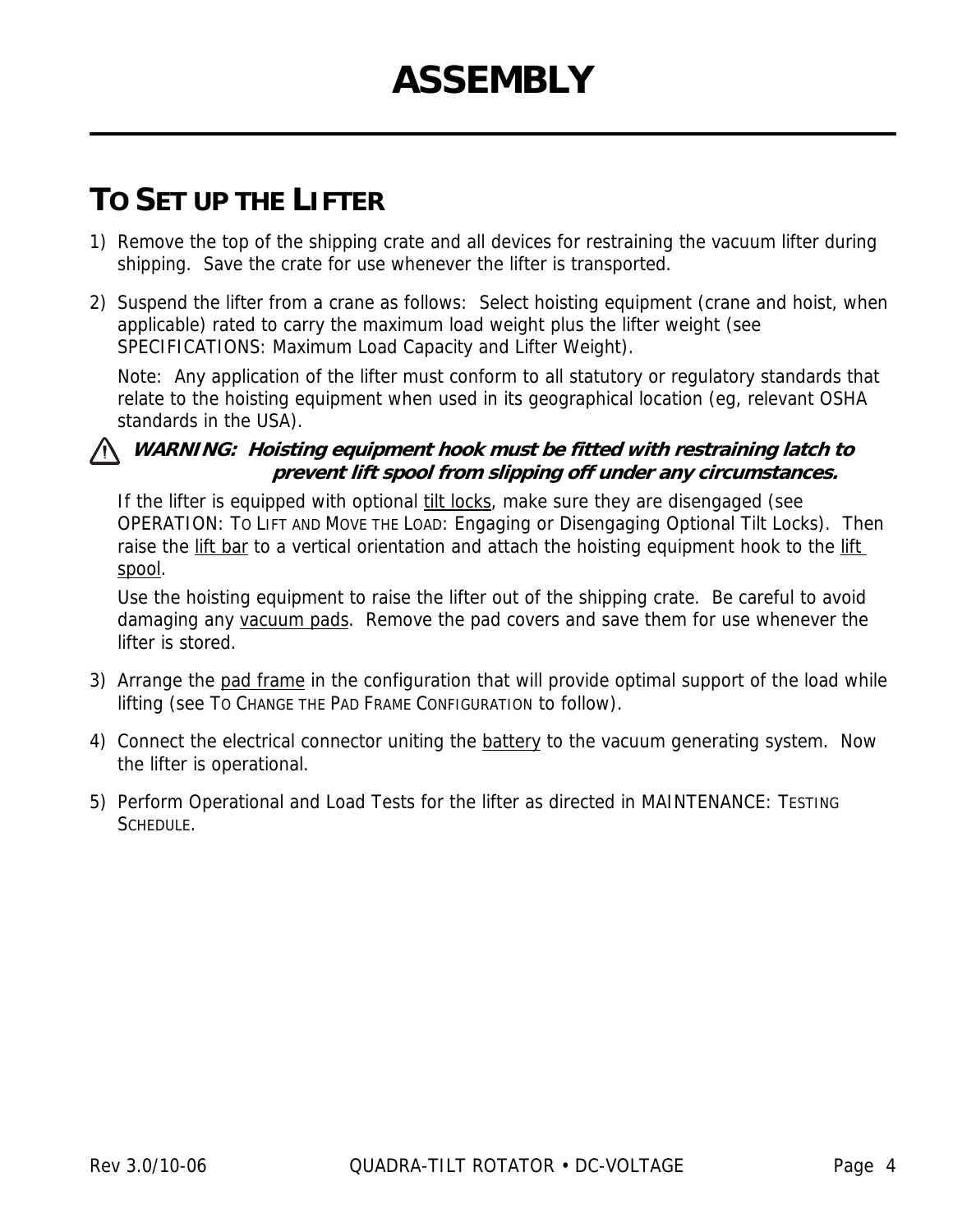# **TO CHANGE THE PAD FRAME CONFIGURATION**

The lifter offers a variety of pad frame configurations to accommodate different load dimensions and weights (see SPECIFICATIONS: Pad Spread and Load Capacity). The following illustration shows several possible configurations. Select a configuration to provide optimal support across the load surface and to minimize load overhang (see OPERATION: BEFORE USING THE LIFTER).

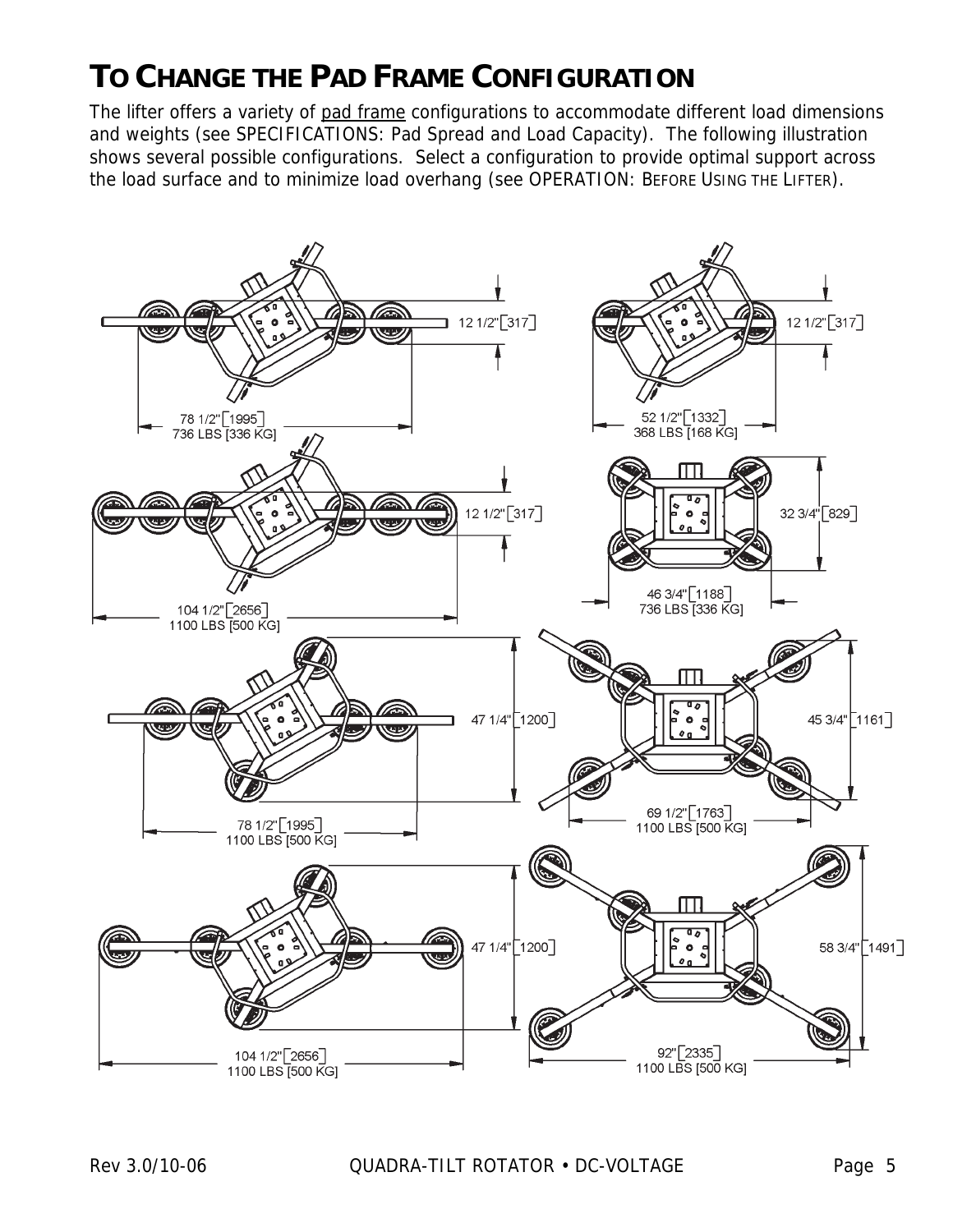Configurations are created by installing or removing the pad frame's extension arms, by repositioning or removing the movable pad mounts, and by connecting or disconnecting the vacuum hoses to certain vacuum pads. Always assemble the pad frame in a symmetrical arrangement, to keep the lifter balanced (see illustration).

To support the maximum load weight, all vacuum pads must be installed on the pad frame and all vacuum hoses must be connected to the vacuum pads. To support the largest load dimensions, all extension arms must also be installed on the pad frame. To support smaller weights and dimensions, some extension arms or vacuum pads may be removed, and the corresponding vacuum hoses may be disconnected, **provided that the lifter still has sufficient capacity to support the load in question**.

#### **WARNING: Removing or disconnecting any vacuum pad reduces lifter's load capacity.**

To calculate the load capacity when some vacuum pads are removed, consult the Per-Pad Load Capacity (see SPECIFICATIONS) and multiply by the number of pads currently in use. Make sure all vacuum hoses are secure and routed to avoid being pinched, snagged, abraded or otherwise damaged while the lifter is in operation.

#### **WARNING: Make sure all vacuum hoses are coiled or routed so they cannot become entangled, kinked or punctured during rotation or tilt.**

### **To Connect/Disconnect Vacuum Hoses**

The vacuum hose for each vacuum pad is connected to or disconnected from the vacuum system by means of a quick connector. To connect the vacuum hose, push the male and female ends of the connector together until they lock. To disconnect the vacuum hose, move the release ring on the female end away from the male end until the connector separates. Then clip the free end of the connector to the spring clip on the extension arm.



QUICK CONNECTOR 1 MALE END 2 RELEASE RING 3 FEMALE END

Note: Whenever a quick connector is disconnected, the corresponding vacuum pad does not contribute to the load capacity, whether or not the pad is mounted on the pad frame.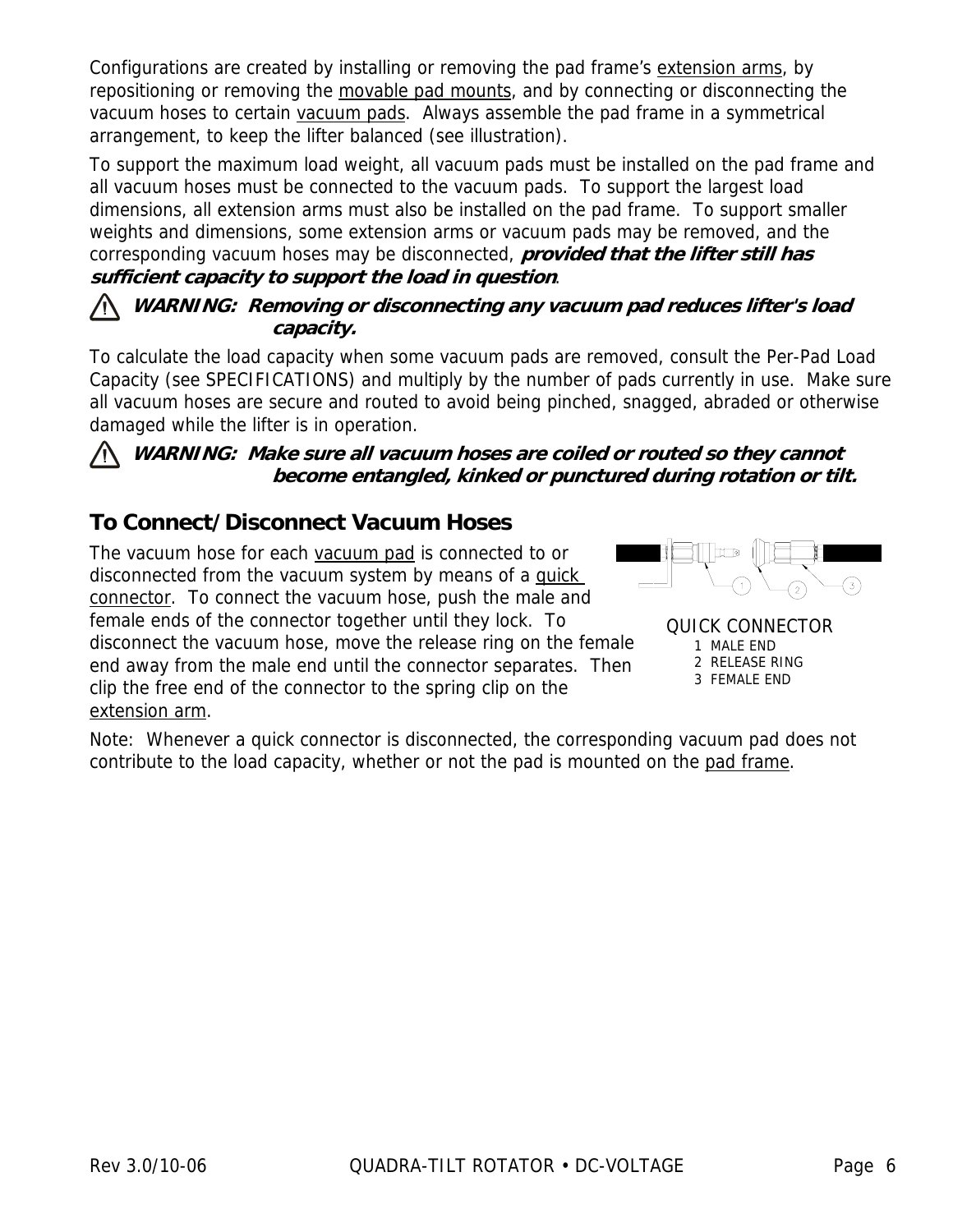## **To Reposition (or Remove) Movable Pad Mounts**

- 1) Remove the cotterless hitch pin from one movable pad mount by pulling on the pull ring.
- 2) Move the pad mount to the desired position on the pad frame and align the holes for the cotterless hitch pin in the pad mount with the corresponding holes in the pad frame.



- 3) Secure the pad mount by pushing the cotterless hitch pin through the holes until the retaining ball emerges on the far side of the pad mount.
- 4) Make sure that the vacuum hose connecting the vacuum pad to the vacuum system is not pinched, kinked, cut or abraded and that it will not interfere with lifter operations.
- 5) Repeat steps #1-4 to position other pad mounts as needed. Always position vacuum pads in a symmetrical arrangement, and make sure that all vacuum hoses are functioning correctly.

To remove a vacuum pad from the pad frame all together, disconnect the corresponding vacuum hose and remove the pad mount as directed above. Make sure to store the pad and its mount in a clean, dry location to protect them from environmental exposure.

### **To Install/Remove Extension Arms**

- 1) Remove the cotterless hitch pin (see illustration above) from one extension arm by pulling on the pull ring.
- 2) Insert the end of the extension arm in its socket on the pad frame, so that the holes align for the cotterless hitch pin.
- 3) Secure the extension arm in the pad frame by pushing the cotterless hitch pin through the holes until the retaining ball emerges on the far side of the pad frame socket.
- 4) Remove the end of the quick connector from the spring clip on the extension arm, and connect the vacuum hose as directed above.
- 5) Repeat steps #1-4 to install other extension arms as needed for the pad frame configuration desired.
- 6) To remove extension arms, reverse this procedure. Store removed extension arms in a clean, dry location to protect them from environmental exposure.

### **About Secondary Rotation Stops**

The lifter features two sets of holes in the rotation wear plate, which function as stops for the rotation latch. Rotation stops allow the operator to secure the load at each quarter turn of the rotation, keeping the long dimensions of an upright load either parallel or perpendicular to the ground. The secondary stops are rotated approximately 30° from the primary stops, to provide the same load positioning when the pad frame is in a linear configuration (see illustration).

Note: When you are assembling a linear configuration, be sure to install extension arms in the two sockets as shown in the illustration, since the secondary rotation stops do not align correctly when the arms are placed in the other two sockets.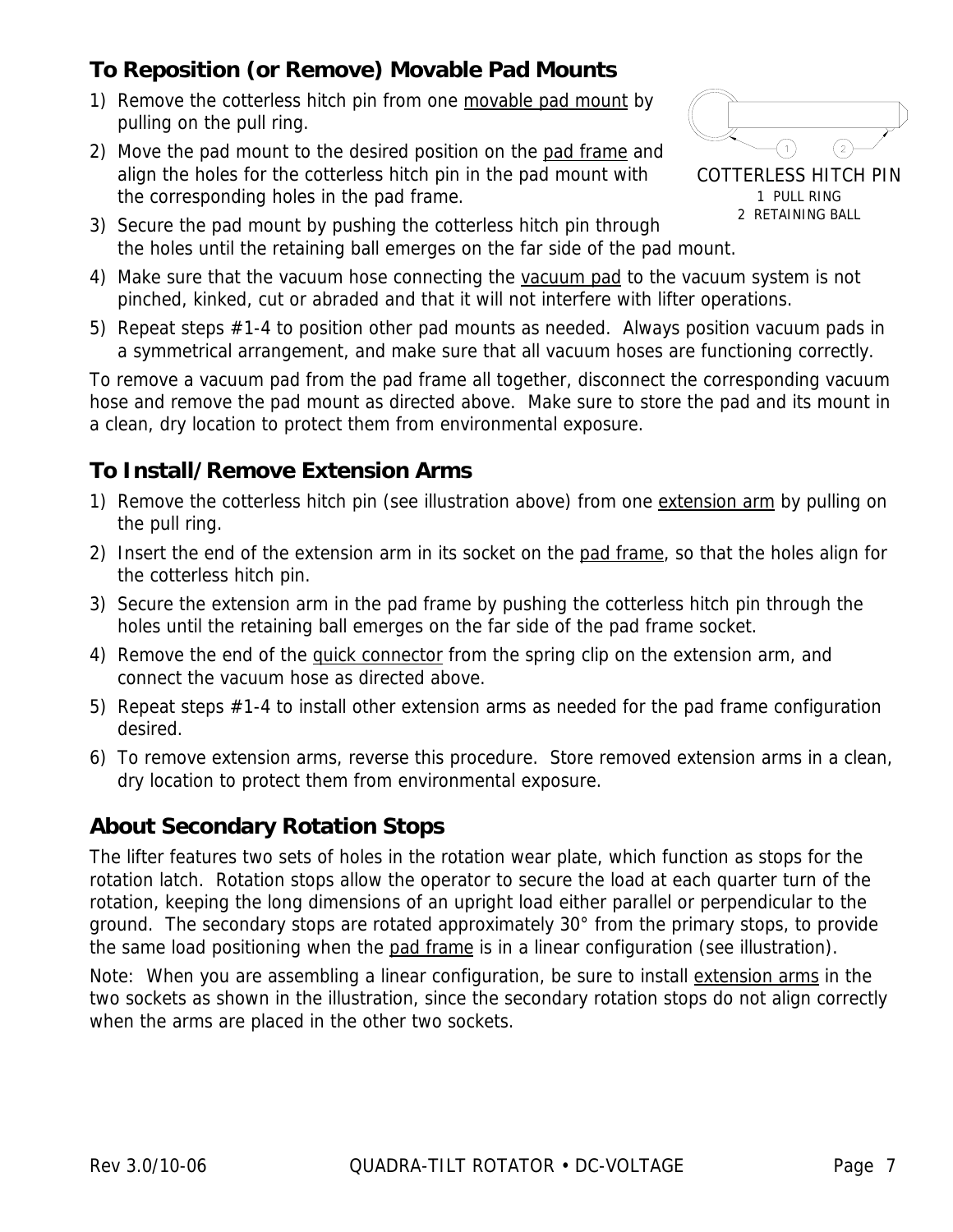# **LOAD CHARACTERISTICS**

#### **WARNING: This lifter is NOT intended for lifting hazardous materials, such as explosives or radioactive substances.**

The operator must verify that the lifter is intended to handle each load, in accordance with the following requirements:

- The load must not exceed the maximum allowable weight specified under Load Capacity (see SPECIFICATIONS).
- The load must be a single piece of nonporous or semiporous material with a flat and relatively smooth contact surface.<sup>3</sup> To determine whether the load is too porous or rough, perform the test under Vacuum Level on Other Surfaces (see OPERATION: TO APPLY THE PADS TO A LOAD).
- The load's contact surface must be suitable for obtaining a friction coefficient of 1 with the lifter's vacuum pads (see MAINTENANCE: VACUUM PAD MAINTENANCE: Friction Coefficient), as verified by a friction test. If necessary, contact Wood's Powr-Grip for help in conducting a friction test.
- While the *minimum* length and width of the load are determined by the Pad Spread (see SPECIFICATIONS), the *maximum* length and width are determined by the allowable overhang, or the amount of load material that can extend sideways beyond the vacuum pads without breaking or otherwise being damaged.

The allowable overhang depends on the kind of load material being lifted, the thickness of the material, and the angle at which it is handled (if any). Since materials such as glass, stone or sheet metal each have different physical properties, the allowable overhang must be evaluated separately for each type of load. If necessary, contact Wood's Powr-Grip or an authorized dealer for help in determining the recommended overhang in a specific situation.

• In order to maintain load stability in the upright position, the maximum allowable thickness of loads is  $1\frac{1}{2}$ " [3.8 cm] at the maximum weight (see SPECIFICATIONS: Load Capacity).<sup>4</sup> This allowance assumes that the load is centered correctly on the lifter's pad frame (see OPERATION: TO APPLY THE PADS TO A LOAD: Positioning the Lifter on the Load) and that no other forces, such as wind pressure, are at work on the load. Either of these circumstances could reduce the allowable load thickness.

<sup>&</sup>lt;sup>3</sup> Lifters that feature concave vacuum pads can also attach to some kinds of curved loads. Since curvature affects the lifting capacity, contact Wood's Powr-Grip for help in determining the Load Capacity for a particular curved load.

<sup>4</sup> This allowance does **not** account for the use of Pad Spacers (Option CM3PE2). **WARNING: Pad Spacers can reduce load stability in the upright position and, in some cases, the allowable thickness of loads.**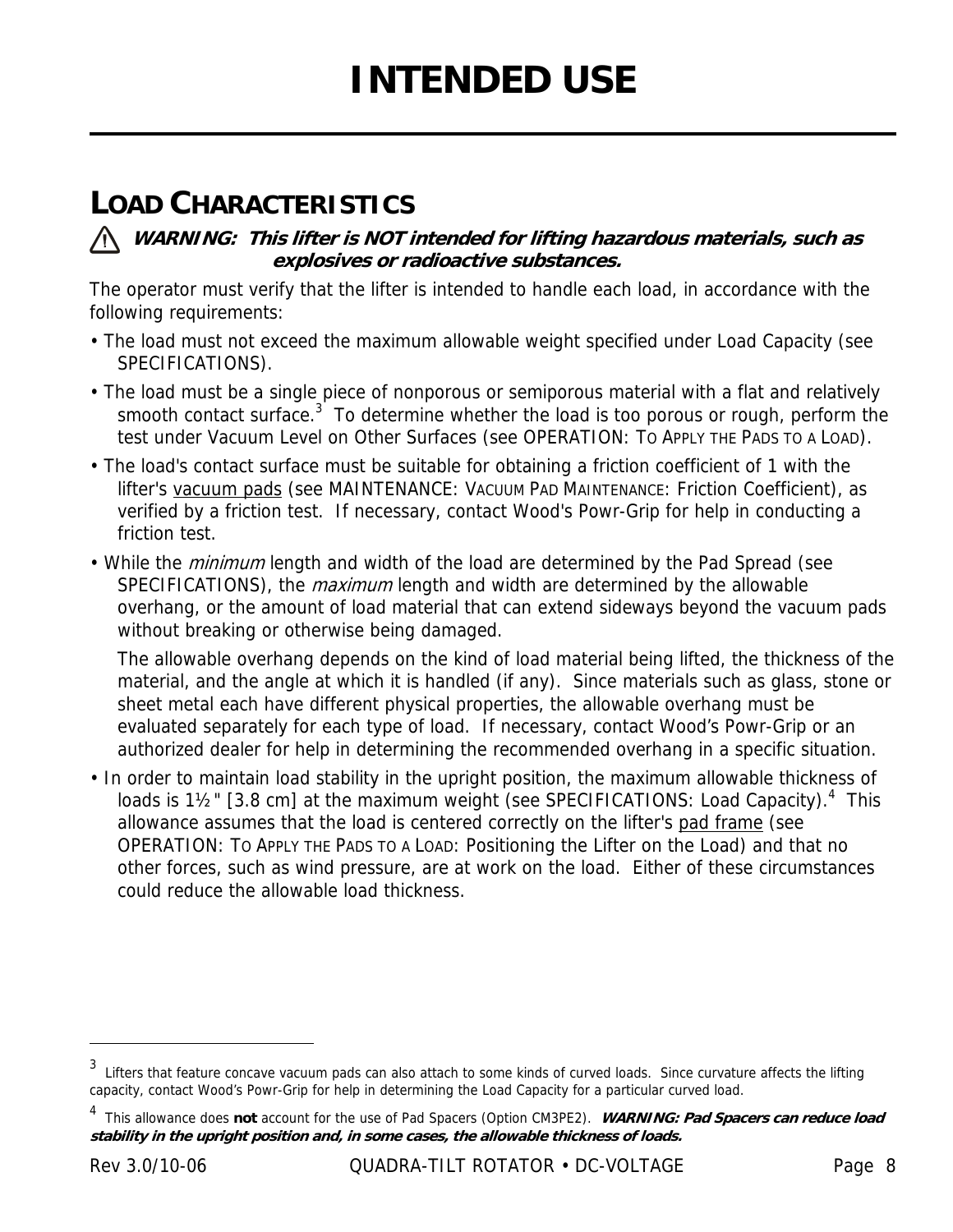Conversely, allowable thickness increases as load weight decreases. In addition, an operator may be able to manually counteract the tendency of unstable loads to tilt out of the upright position, provided that the operator maintains control of the load at all times (see OPERATION: TO LIFT AND MOVE THE LOAD: About the Tilt Linkage and TO TILT THE LOAD). If necessary, contact Wood's Powr-Grip for help in determining the maximum thickness permitted when handling any specific load.

Note: Vacuum pads can stain or deform load surfaces with light colors or soft coatings. The operator should test such surfaces for detrimental effects before using the lifter on them.

# **OPERATING ENVIRONMENT**

The operator must determine whether the lifter is intended to be used in each work environment, in accordance with the following restrictions:

#### **WARNING: Never use lifter in dangerous environments.**

- This lifter is not intended for use in any environment that is inherently dangerous to the operator or likely to compromise the lifter's ability to function. Environments containing explosives, caustic chemicals and other dangerous substances must be avoided when using the lifter.
- The lifter's work environment is limited by the Operating Elevation and Operating Temperatures indicated in SPECIFICATIONS.
- Using the lifter in wet environments may require the operator to take special precautions:

Moisture on contact surfaces of the load or vacuum pads diminishes the lifter's slip resistance, thereby reducing the lifting capacity (see MAINTENANCE: VACUUM PAD MAINTENANCE: Friction Coefficient).

#### **WARNING: Moisture reduces slip resistance of vacuum pads.**

Although the lifter's exterior surfaces can tolerate some exposure to water vapor, they are not designed to be water-tight. Submerging the lifter or using it in rain may damage lifter components; these and similar conditions must be avoided.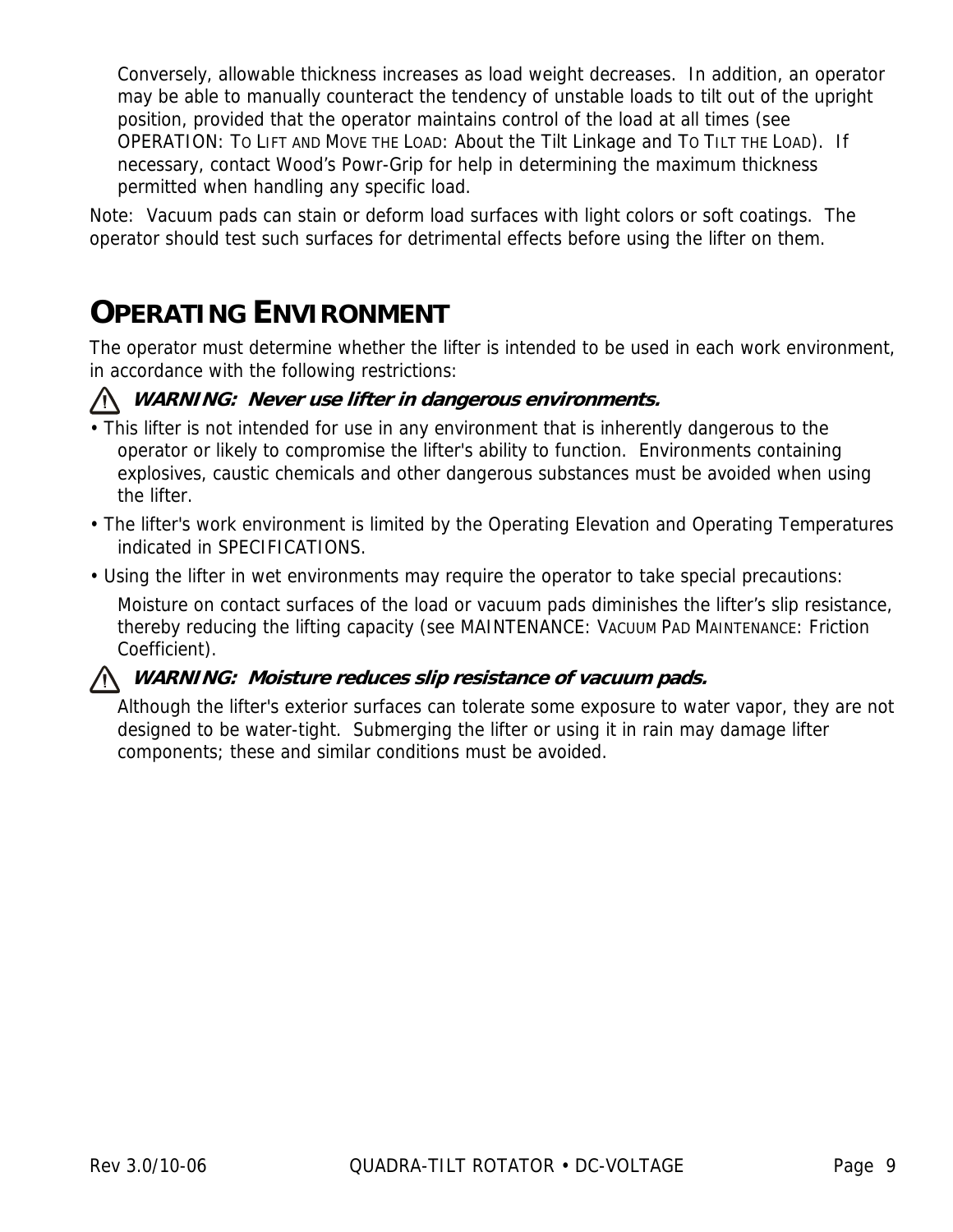# **BEFORE USING THE LIFTER**

The operator must determine whether the lifter is capable of performing each intended task, in accordance with the SPECIFICATIONS and INTENDED USE sections of this INSTRUCTIONS manual. In addition, all of the following preparations must be completed prior to lifting any load.

## **Taking Safety Precautions**

The operator must read and understand this INSTRUCTIONS manual, including all **WARNINGS**, before using the lifter. If necessary, contact Wood's Powr-Grip or an authorized dealer for assistance.

#### **WARNING: Always wear appropriate personal protective equipment.**

The operator must wear any personal protective equipment and take any other precautions required to handle the load safely. Consult appropriate trade association guidelines to determine what precautions are necessary for each type of load material.

### **Performing Inspections and Tests**

#### **WARNING: Always check battery energy before using lifter.**  (See MAINTENANCE: BATTERY TEST)

Perform all inspections and tests required by the INSPECTION and TESTING SCHEDULES (see MAINTENANCE). In addition, if the lifter has been in storage, always conduct a VACUUM TEST before placing it in service (see MAINTENANCE).



#### **CAUTION: Examine each air filter regularly, and empty when necessary.**

Two air filters help protect the vacuum generating system from contaminants. However, the lifter is not intended for use on wet load surfaces because the filters would not prevent liquid from entering the vacuum system. The operator must examine each filter bowl regularly and remove any liquid or other contaminants found inside (see MAINTENANCE: AIR FILTER MAINTENANCE).

### **Confirming the Pad Frame Configuration**

#### **WARNING: Load capacity of lifter can vary, depending on pad frame configuration.**

Make sure the pad frame has been assembled in the configuration that will provide optimal support of the load while lifting (see ASSEMBLY: TO CHANGE THE PAD FRAME CONFIGURATION). The pad frame configuration selected must be appropriate, both for the weight and for the dimensions of the load in question.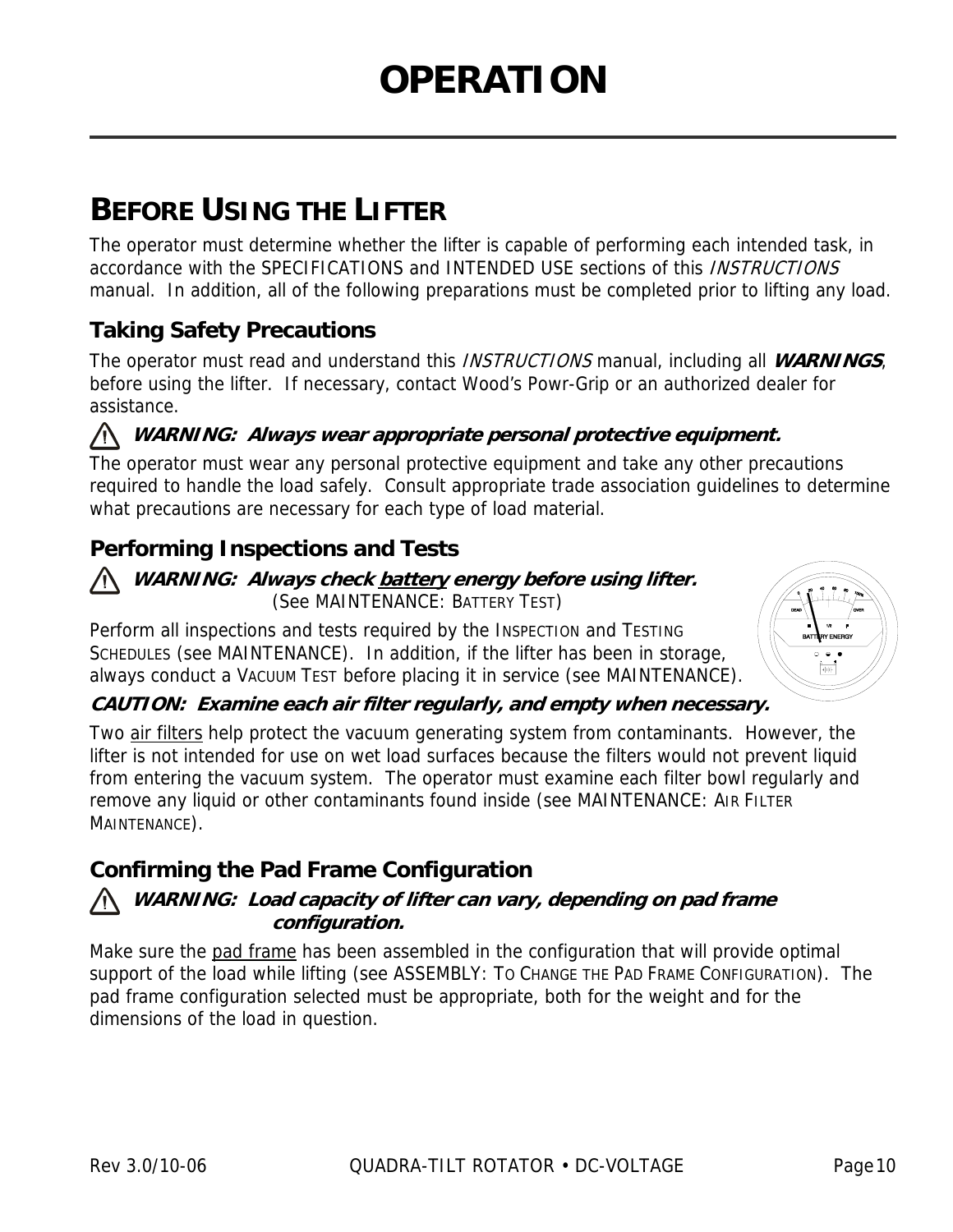# **TO APPLY THE PADS TO A LOAD**

### **Positioning the Lifter on the Load**

Make certain that the contact surfaces of the load and all vacuum pads are free of any contaminates that could prevent the pads from sealing against the load (see MAINTENANCE: VACUUM PAD MAINTENANCE). Center the lifter's pad frame to within 2" [5 cm] of the load center, since off-center loading can cause the load to rotate or tilt unexpectedly (see TO LIFT AND MOVE THE LOAD: About the Tilt Linkage to follow), and it may also damage the lifter.<sup>5</sup> Make sure that all vacuum pads will fit entirely on the load's contact surface (see SPECIFICATIONS: Pad Spread) and that they will be loaded evenly while lifting (see SPECIFICATIONS: Per-Pad Load Capacity). Then apply the lifter to the load so that all pads are touching the contact surface.

### **Sealing the Pads against the Load**

Firm pressure at the center of the lifter helps the vacuum pads begin to seal against the load. Pull the valve handle outward to the "APPLY" position (power on). This energizes the vacuum pump, causing vacuum to be drawn at the pads immediately. The red low vacuum warning light also turns on and remains illuminated until the lifter attains sufficient vacuum to lift the



**TO APPLY**

maximum load weight (see TO LIFT AND MOVE THE LOAD: Load Capacity and the Warning Light to follow). The valve handle must remain in the "APPLY" position throughout the entire lift.

#### **WARNING: Keep valve handle in "APPLY" position throughout lift.**

Note: If a vacuum pad has been lying against a hard object (as during shipping), it may be slightly distorted. Although initially it may be difficult to apply the pad to a load, this condition should correct itself with continued use.

### **Reading the Vacuum Gauges**

The lifter is equipped with 2 vacuum gauges, which indicate the current vacuum level in each circuit of the lifter's vacuum system. The *green* range indicates vacuum levels sufficient for lifting the maximum load weight, whereas the red range indicates vacuum levels that are **not** sufficient for lifting the maximum load weight. Both gauge needles should show a sudden surge in vacuum as the vacuum pads seal against the load. If it takes more than 5 seconds for the vacuum level to reach 5" Hg [-17 kPa] on either vacuum gauge, press on any pad that has not yet sealed.

-

<sup>&</sup>lt;sup>5</sup> The lifter is designed to handle the maximum load weight (see SPECIFICATIONS: Maximum Load Capacity) when the load's center of gravity is positioned within 2" [5 cm] of the pad frame's center point. Occasional loading deviations are permissible, provided that the operator can maintain control of the load at all times and that the load weight is low enough to avoid damaging the lifter.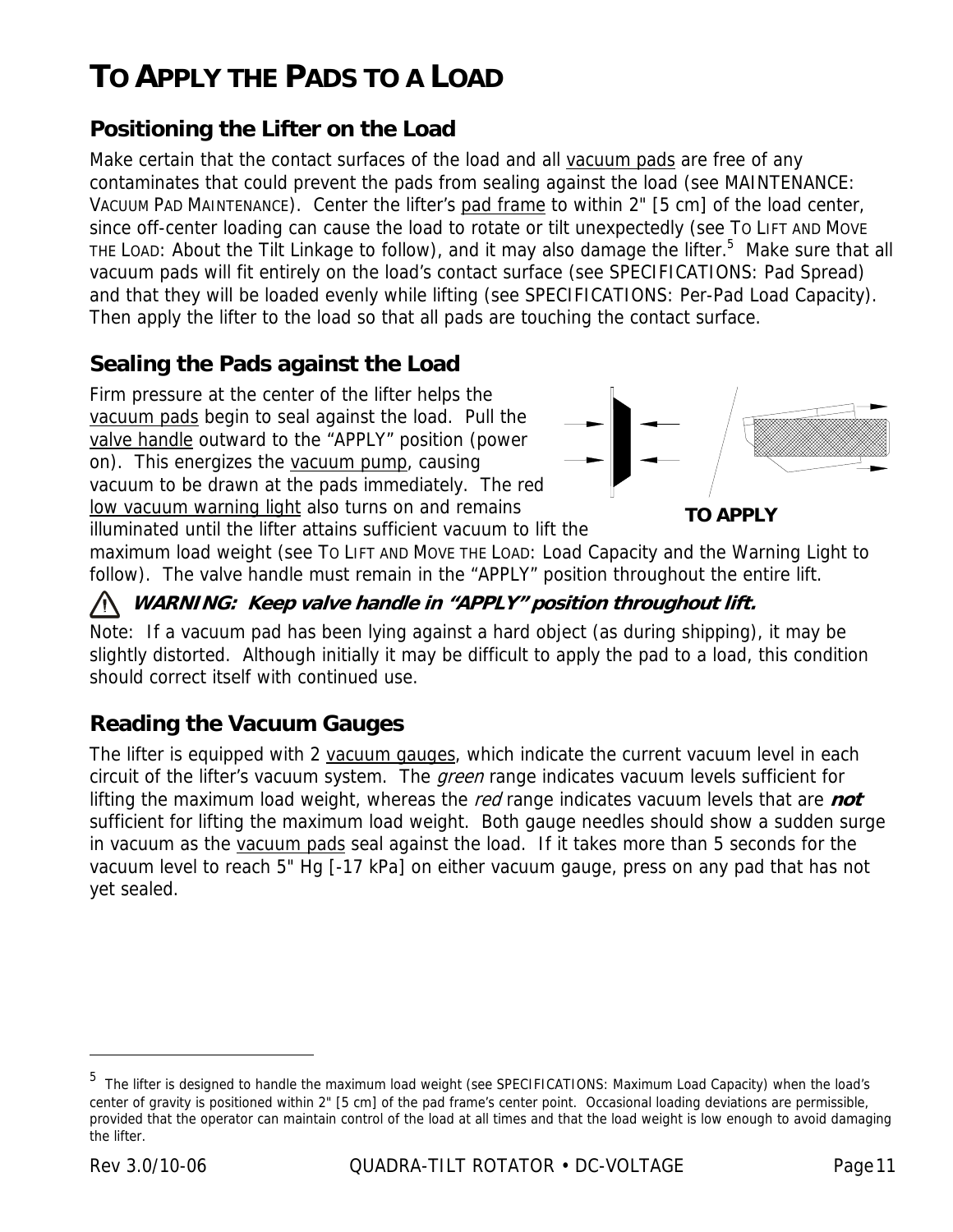### **Vacuum Level on Optimal Surfaces**

When the lifter is attached to clean, smooth, nonporous load surfaces, it should be able to maintain a vacuum level in the green range on both vacuum gauges, except when used at high elevations (see SPECIFICATIONS: Operating Elevation). If not, make sure both vacuum switches are adjusted correctly (see MAINTENANCE: VACUUM SWITCH ADJUSTMENT). If either vacuum switch cannot be adjusted to maintain a vacuum of 16" Hg [-54 kPa], perform the VACUUM TEST (see MAINTENANCE) to determine whether there is a deficiency in the vacuum generating system.

#### **Vacuum Level on Other Surfaces**

When the lifter is attached to contaminated, rough or porous load surfaces, it may not be able to maintain a vacuum level in the green range on both vacuum gauges, due to leakage in the seal between the vacuum pads and the load surface.<sup>6</sup> In the case of contamination, thoroughly clean the contact surfaces of the load and the vacuum pads (see MAINTENANCE: VACUUM PAD MAINTENANCE: Cleaning), and reapply the lifter to the load. If the load has rough or porous surfaces, **the operator must conduct a test to determine whether the lifter is designed to lift the load**, as follows:

- 1) Make sure the lifter's vacuum generating system is functioning correctly (see MAINTENANCE: VACUUM TEST).
- 2) Apply the vacuum pads to the load as previously directed.
- 3) After the vacuum pump stops running, disconnect the electrical connector uniting the battery with the vacuum generating system.

 Note: After the test is completed, move the valve handle to the "RELEASE" position (power off) before reconnecting the battery.

- 4) Raise the load a minimal distance, to assure that it is supported by the lifter.
- 5) Monitor both vacuum gauges while the load is suspended for 5 minutes: **The lifter must maintain a minimum vacuum level of 10" Hg [-34 kPa] during this time.** If not, the load does not possess the characteristics required for using this lifter.<sup>7</sup>

<sup>&</sup>lt;sup>6</sup> Contaminated loads can also cause the vacuum pump to run frequently or continuously. Since excessive pumping quickly reduces battery energy, the operator should clean the load when possible, to minimize pumping.

<sup>&</sup>lt;sup>7</sup> Certain load materials are too rough or porous to allow the lifter to form a seal which can be maintained for 5 minutes without power. However, in geographical locations where CE Standards do not apply, it may be possible to use the lifter to lift such loads. Contact Wood's Powr-Grip for more information.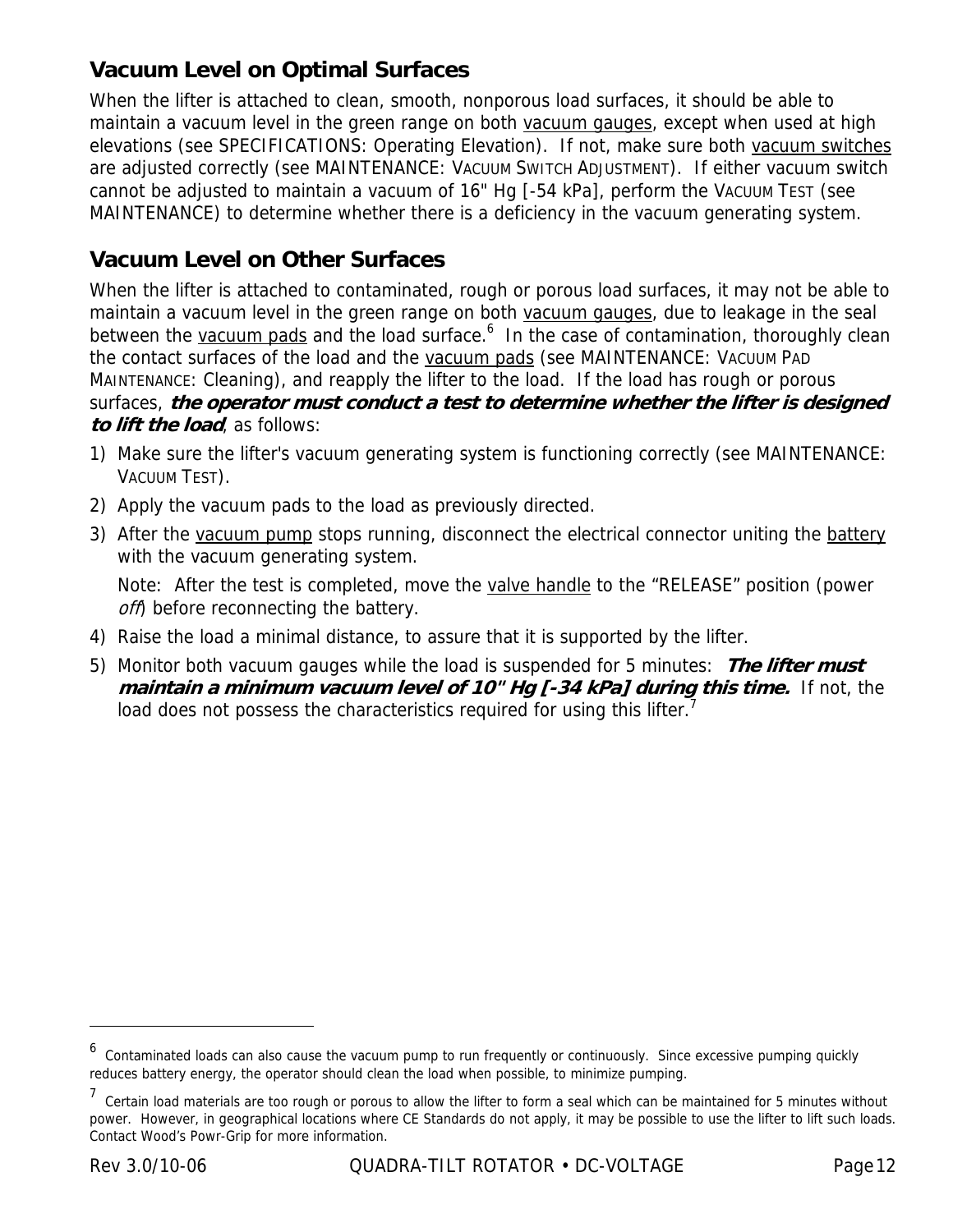# **TO LIFT AND MOVE THE LOAD**

### **About the Tilt Linkage**



The lifter's tilt linkage is designed to automatically hold a balanced load in either the upright or the flat position. However, an unbalanced load may tilt unexpectedly from the flat position to the upright position or vice versa. This could result in load damage or injury to anyone positioned in the tilt path of the load. To minimize the potential for these problems, make certain **prior to lifting any load** that it has allowable characteristics (see INTENDED USE: LOAD CHARACTERISTICS) and is attached correctly to the lifter (see TO APPLY THE PADS TO A LOAD preceding).

### **Engaging or Disengaging Optional Tilt Locks**

When a lifter is equipped with tilt locks, they can be used to prevent unexpected tilting motion. Since the lifter is designed to maintain either the vertical or the horizontal pad frame orientation when correctly loaded, the tilt locks should only be needed if the operator is not able to maintain control of the load using the control handle or other appropriate means. For example, if the lifter is being used to install glass in a multi-story building, engaging the tilt locks would prevent the load from accidentally tilting due to wind loads or other causes of incidental loading. Tilt locks are intended as a secondary safety device and do not eliminate the need to center the load correctly on the pad frame (see TO APPLY THE PADS TO A LOAD: Positioning the Lifter on the Load preceding).

#### **CAUTION: Failure to center load correctly may damage tilt locks or other lifter components.**

To engage the tilt locks, first make sure the pad frame is oriented in either the horizontal or the vertical position. Then turn the T-handles on the spring plungers to the engaged position, making sure that the noses of both spring plungers are fully inserted in the notches on the plates where the lifter's tilt linkage attaches. To disengage the tilt locks, pull the T-handles outward and turn them to the disengaged position, making sure that the noses of both spring plungers are fully retracted from the slots before attempting to tilt the pad frame.



SPRING PLUNGERS 1 NOSE 2 T-HANDLE - ENGAGED 3 T-HANDLE - DISENGAGED

### **Load Capacity and the Warning Light**

The lifter's Load Capacity is rated at a vacuum level of 16" Hg [-54 kPa] (see SPECIFICATIONS). After the lifter has attained this level, the vacuum pump turns off automatically, to conserve battery energy. At the same time, the low vacuum warning light turns off, to indicate that the lifter is ready to lift the maximum load weight.

#### **WARNING: Never attempt to lift load while red warning light is illuminated.**

Do not attempt to lift the load while the warning light is illuminated; such an attempt could result in a load release and possible injury to the operator.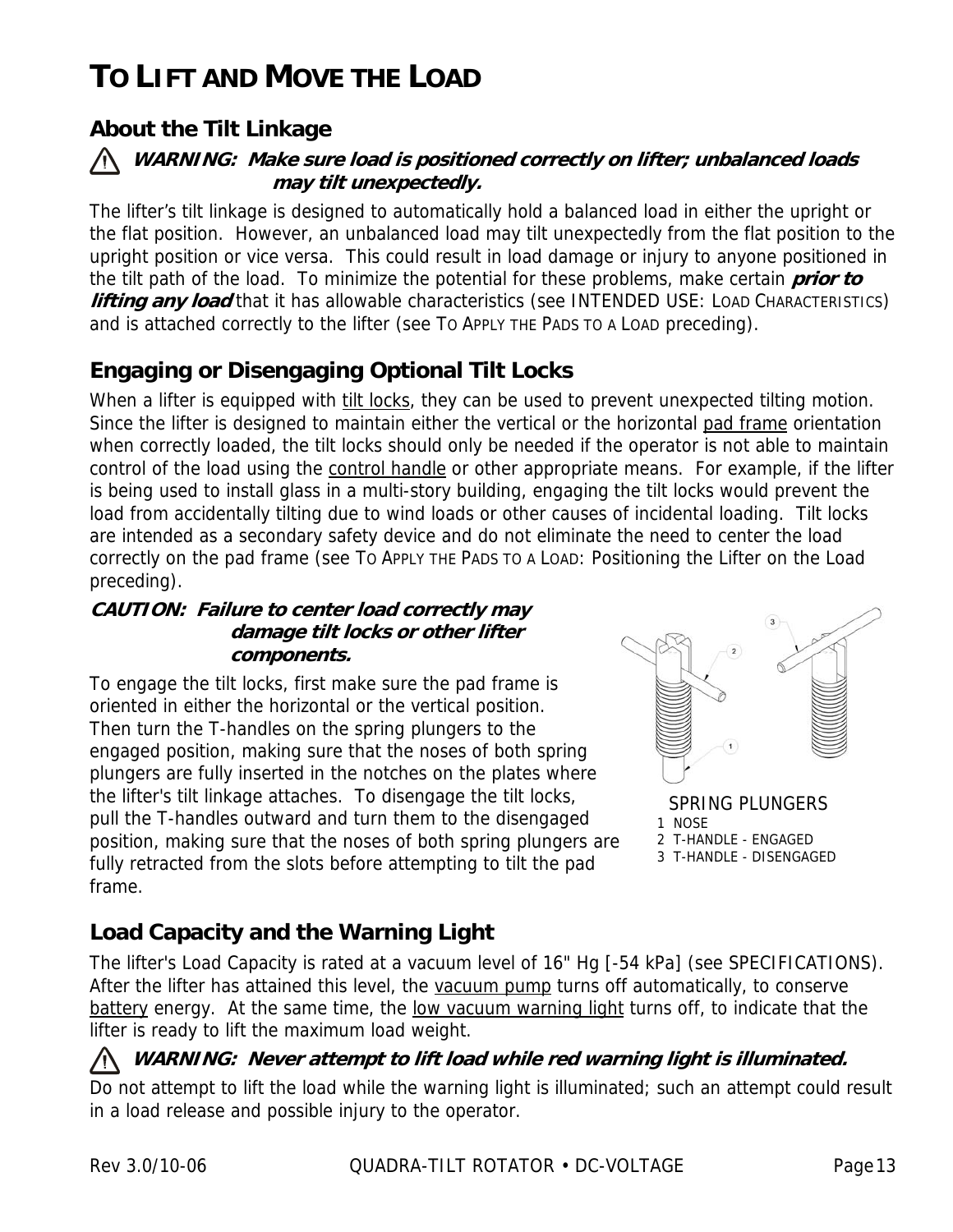### **Monitoring Vacuum Indicators**

The low vacuum warning light and both vacuum gauges must remain completely visible to the operator, so that they can be monitored throughout the entire lift.

#### **WARNING: Vacuum indicators must be visible to operator throughout entire lift.**

If the vacuum system experiences leakage while the lifter is attached to the load, the vacuum pump turns on automatically, as required to maintain sufficient vacuum for lifting the maximum load weight. The low vacuum warning light also turns on and remains illuminated while the pump is running, to signal the reduction in vacuum to the operator.

If the pump and warning light turn on while you are lifting a load, make sure both vacuum gauges show a vacuum level of 16" Hg [-54 kPa] or higher. If not, move away and stay clear of the load until it can be lowered to the ground or a stable support.

#### **WARNING: Stay clear of any suspended load while vacuum level is lower than 16" Hg [-54 kPa].**

Discontinue lifter use until the cause of the vacuum loss can be determined. If the pump runs at intervals of ten minutes or less while the lifter is attached to clean, smooth, nonporous materials, the leakage is likely to be in the vacuum system. In this event, perform the VACUUM TEST (see MAINTENANCE) and inspect the vacuum pads for damage (see MAINTENANCE: VACUUM PAD MAINTENANCE: Inspection). If the vacuum loss cannot be remedied immediately, perform inspection and maintenance as needed to identify and correct any deficiency before resuming normal operation of the lifter.

### **Controlling the Lifter and Load**

When the vacuum indicators show that the lifter is ready, use the hoisting equipment to raise the lifter and load as needed to clear any obstacles in their path. Use the control handle to keep the lifter and load in the desired orientation while they are suspended from the crane. Once sufficient clearance is established, the load can be rotated or tilted as desired (see TO ROTATE THE LOAD EDGEWISE or TO TILT THE LOAD to follow).

### **In Case of Power Failure**

The lifter is equipped with 2 vacuum reserve tanks, designed to maintain vacuum temporarily in case of a failure at the lifter's power source.

#### **WARNING: Stay clear of any suspended load in the event of a power failure.**

Although the lifter is designed to support the load for at least 5 minutes without power, this depends on many factors, including the condition of the load and the lifter's vacuum system (see INTENDED USE: LOAD CHARACTERISTICS and MAINTENANCE: VACUUM PAD MAINTENANCE, VACUUM TEST). If a power failure occurs, keep all personnel clear of the suspended load until it can safely be placed on the ground or a stable support. Correct any deficiency before resuming normal operation of the lifter.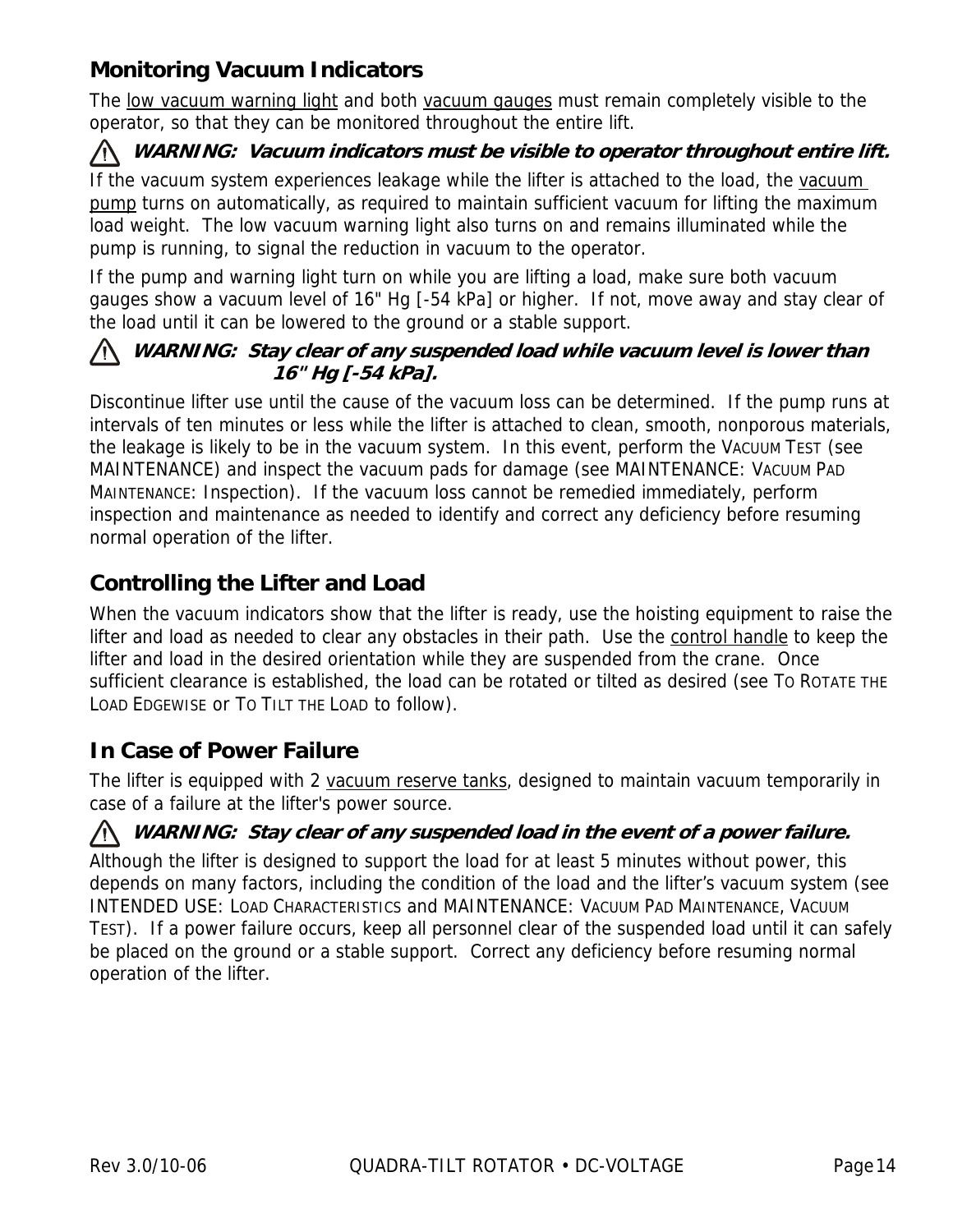# **TO ROTATE THE LOAD EDGEWISE**

#### **WARNING: Make sure load is positioned correctly on lifter; unbalanced loads may rotate unexpectedly.**

Remember that the load is longer in its diagonal dimensions than in its side dimensions. Make sure there is sufficient clearance for the load to rotate without contacting the operator or any nearby objects. Maintain a firm grip on the control handle to keep the load under control at all times. Pull the rotation release lever to disengage the rotation latch, and rotate the load to the desired position. $8$  To stop the load's motion automatically at each quarter turn, simply let go of the rotation release lever immediately before the end of the turn, so that the rotation latch engages at the next stop. Whenever rotation is not required, keep the rotation latch engaged, to prevent accidental damage to the load and possible injury to the operator.



# **TO TILT THE LOAD**

#### **WARNING: Always keep hands and fingers away from bars of tilt linkage.**

Remember that the load requires more vertical space when tilted to the upright position, as well as more horizontal space when tilted to the flat position. Make sure there is sufficient clearance for the load to tilt without contacting the operator or any nearby objects. If the lifter is equipped with optional tilt locks, also make sure they are disengaged prior to tilting the load (see TO LIFT AND MOVE THE LOAD: Engaging or Disengaging Optional Tilt Locks preceding). Then lift upward or press downward on the control handle to tilt the load as desired. Since the tilt linkage is designed to automatically maintain the load in either the



upright or the flat position, the load force on the control handle changes direction during the tilt. If load size permits, maintain control with the handle throughout the tilt. For loads with overhang, it may be necessary to release the control handle as the load approaches the flat position. If so, keep the load under control using hand cups or other appropriate means.

<sup>8</sup> If the load's center of gravity is not centered on the pad frame, it may be necessary to relieve pressure on the rotation latch by applying force to the pad frame in the appropriate direction of rotation.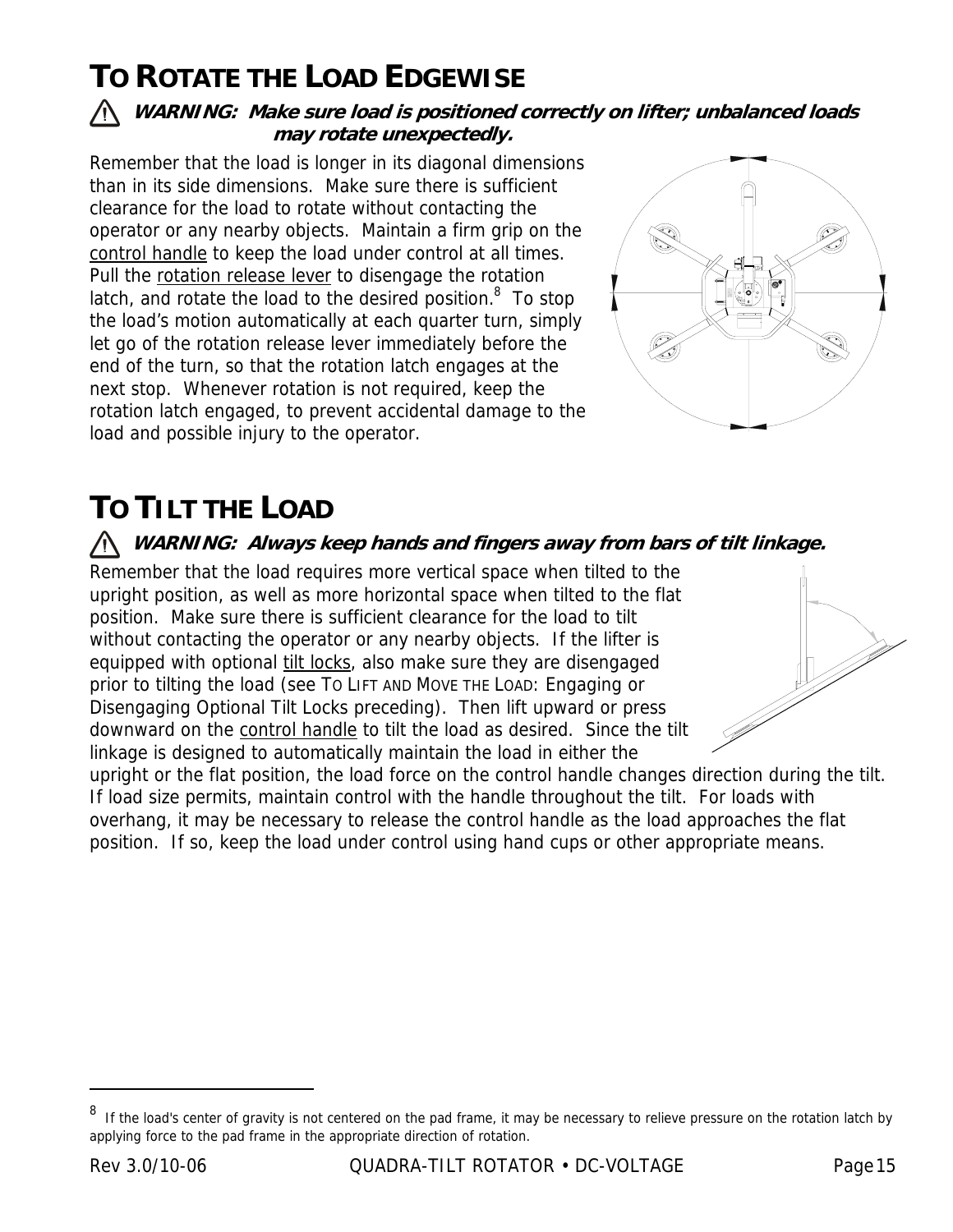# **TO RELEASE THE PADS FROM THE LOAD**

**WARNING: Load must be fully supported before releasing vacuum pads.** 

When the load is at rest and fully supported, pinch the valve release lever against the valve handle, and push the valve handle inward to the "RELEASE" position (power off) until the vacuum pads disengage completely from the load.



# **AFTER USING THE LIFTER**

Leave the valve handle in the "RELEASE" position (power off).

**CAUTION: Do not set the lifter against any surfaces which could soil or damage the vacuum pads.** 

Use the hoisting equipment to gently lower the lifter onto a stable support; then detach the hoisting equipment hook from the lift spool.

If the lifter is transported to another location, use the original shipping crate and secure the lifter so as to protect the vacuum pads and all other components from damage while in transit.

## **Storing the Lifter**

Use the covers supplied to keep the vacuum pads clean.

In accordance with CE Standard EN 13155, the lifter is designed to rest on relatively CE horizontal surfaces without tipping over. To store the lifter in this way, set the lifter with the pads facing downward on a clean, smooth, flat surface. Then lower the lift bar to a horizontal orientation and place a support under the lift spool.

Charge the battery completely when placing it in storage and at six-month intervals thereafter (see MAINTENANCE: BATTERY RECHARGE). After charging the battery, disconnect the electrical connectors uniting the battery to the battery charger and to the vacuum generating system, in order to minimize power drainage. Preferred temperatures for storing the battery are 32° to 70° Fahrenheit [0° to 21° Celsius]. Higher temperatures require the battery to be charged more frequently. Storage at temperatures above 100° Fahrenheit [38° Celsius] should be avoided.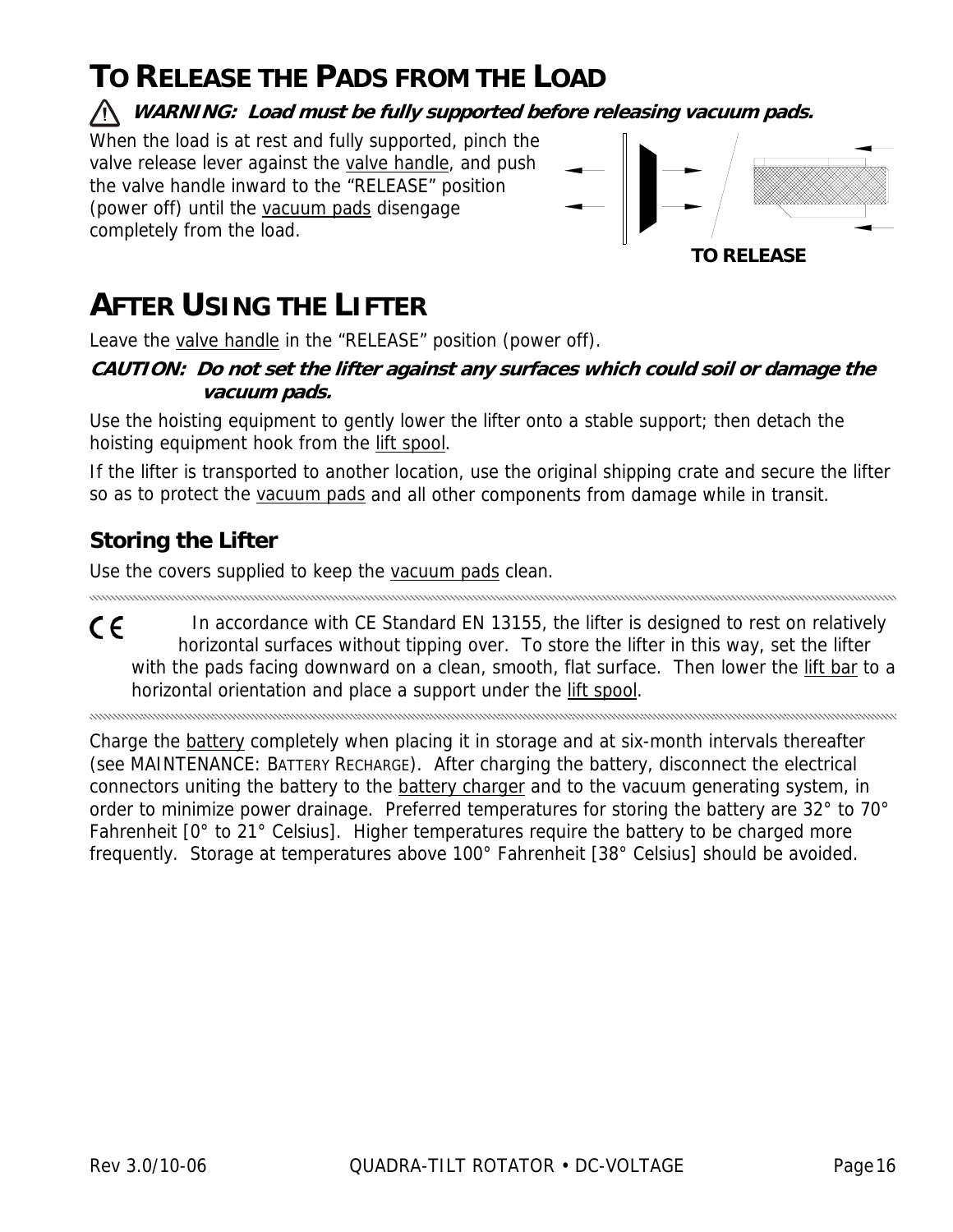# **MAINTENANCE**

**WARNING: Always make sure battery is disconnected before servicing lifter.** 

# **INSPECTION SCHEDULE**

Perform inspections routinely, according to the following frequency schedule:

### **Every-Lift Inspection**

- Examine the vacuum pads and load surface for contamination or debris (see VACUUM PAD MAINTENANCE to follow).
- Examine the vacuum pads, controls and indicators for visual damage (see VACUUM PAD MAINTENANCE to follow).
- Test the **battery** for adequate charge (see BATTERY TEST to follow).

If a battery's charge appears to be inadequate, charge and retest the battery (see BATTERY RECHARGE to follow). If any other deficiency is detected during the inspection, correct it before using the lifter and perform the Frequent Inspection to follow.

### **Frequent Inspection**

(following every 20-40 hours' use; or whenever lifter is out of service for 1 month or more)

- Examine the lifter's structure for visual damage.
- Examine the vacuum system (including vacuum pads, fittings and hoses) for visual damage.
- Examine the *air filter* for conditions requiring service (see AIR FILTER MAINTENANCE to follow).
- Perform the VACUUM TEST to follow.
- Check for unusual vibrations or noises while operating the lifter.

If any deficiency is detected during the inspection, correct it before using the lifter and perform the Periodic Inspection to follow.

#### **Periodic Inspection**

(following every 250-500 hours' use; or whenever lifter is out of service for 1 year or more)

- Examine the entire lifter for external evidence of looseness, excessive wear, deformation, cracks, excessive corrosion, dents to structural or functional components, cuts, or any deficiency which might constitute a hazard.
- Keep a written record of all Periodic Inspections.

If any deficiency is detected during the inspection, return the lifter to Wood's Powr-Grip or an authorized dealer for repair (see LIMITED WARRANTY).

### **Infrequent Use**

If a lifter is used less than 1 day in a 2-week period, perform the Periodic Inspection each time before using the lifter.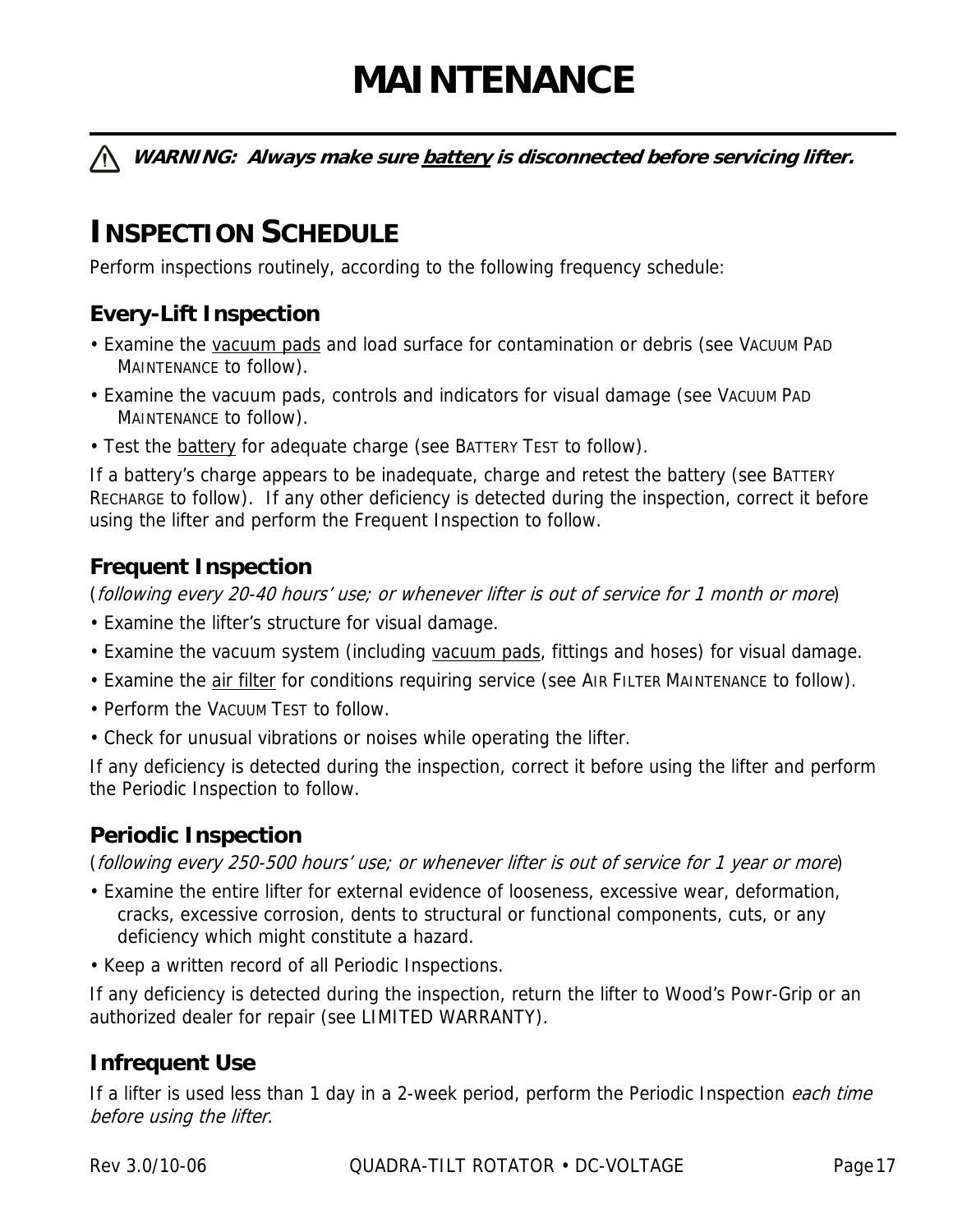# **TESTING SCHEDULE**

Perform these tests when placing the lifter in service *initially* and each time following a repair or modification. Correct any deficiency and retest before using the lifter.

### **Operational Tests**

- Perform the VACUUM TEST to follow.
- Test all features and functions of the lifter (see OPERATING FEATURES, OPERATION and MAINTENANCE).

## **Load Test**

Prove that the lifter can lift 100% of its Maximum Load Capacity (see SPECIFICATIONS), using an actual load or an equivalent simulation. $9$  Employ the following method to test with an actual load:

- 1) Place a test load with appropriate LOAD CHARACTERISTICS (see INTENDED USE) on a stable support. Make sure the load is oriented in the upright position.<sup>10</sup>
- 2) Apply the vacuum pads to the load as previously directed.
- 3) After the vacuum pump stops running, disconnect the electrical connector uniting the battery with the vacuum generating system.

 Note: After the test is completed, move the valve handle to the "RELEASE" position (power off) before reconnecting the battery.

- 4) Raise the load a minimal distance, to assure that it is supported by the lifter.
- 5) Hold the load for 5 minutes. The load must not slip or fall during this time period. If it does, conduct a VACUUM TEST and inspect each vacuum pad as indicated under VACUUM PAD MAINTENANCE: Inspection (see sections to follow). Correct any deficiency that is found and retest the lifter.

Note: See MAINTENANCE topics to follow for additional directions about inspecting and testing specific lifter components.

# **MAINTENANCE SCHEDULE**

Unless specified elsewhere in this *INSTRUCTIONS* manual, the lifter does not require maintenance on a routine basis. Instead, maintenance must be performed whenever a deficiency is indicated by routine inspections or tests. Any maintenance warranted must be performed before resuming normal operation of the lifter.

<sup>9</sup> ASME Standard B30.20 requires the lifter to be tested to 125% of its Load Capacity.

<sup>&</sup>lt;sup>10</sup> Flat Lifters are exempt from this requirement.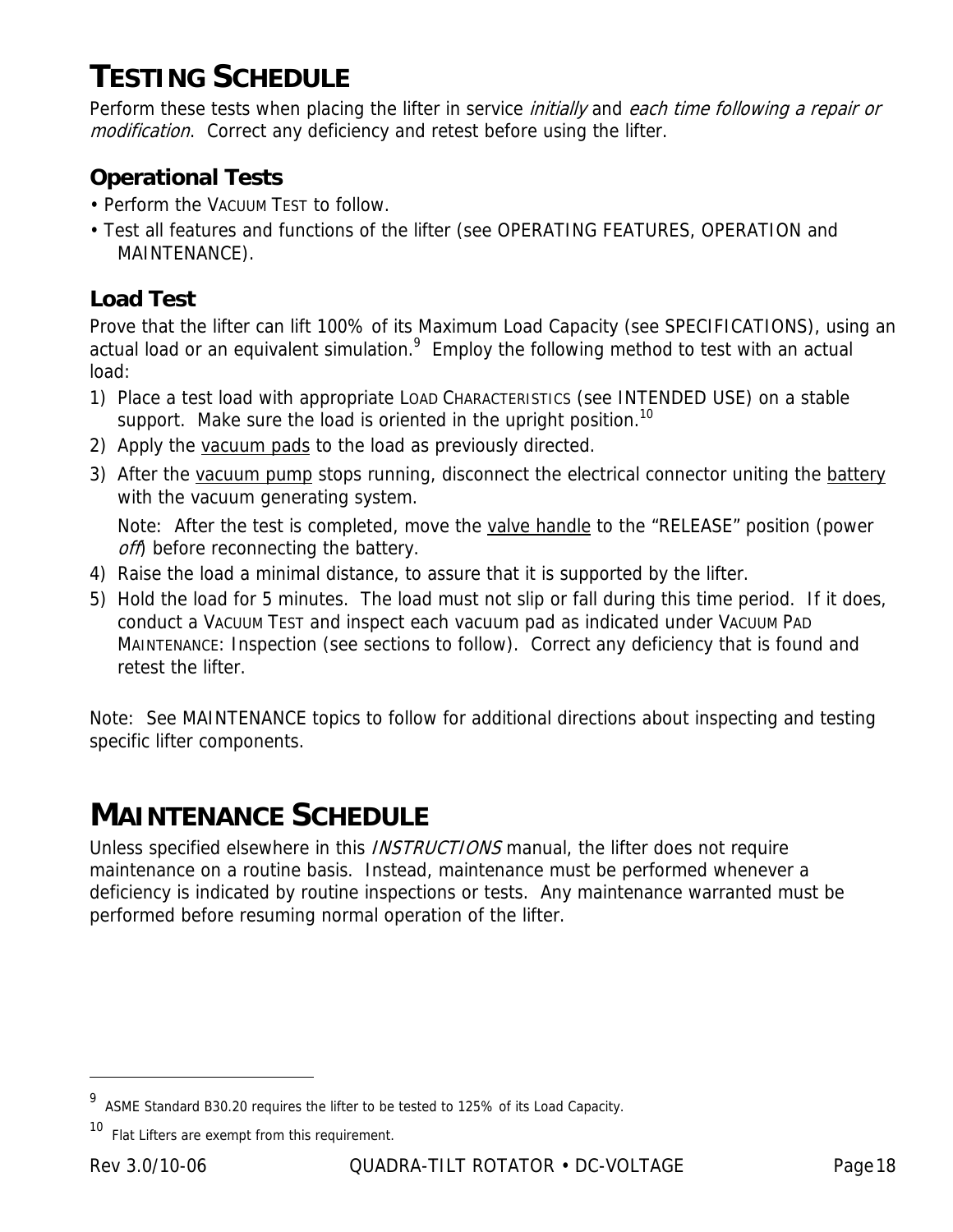# **BATTERY TEST**

The lifter is equipped with a **battery gauge to help the operator evaluate whether** the battery has adequate energy for lifting. Factors such as the condition of the battery, the time required to execute a lift, and the porosity of the load combine to determine how much battery energy is needed. **It is the** 

**operator's responsibility to evaluate these conditions and to make sure the battery has sufficient energy to complete a lift safely.** Check the battery energy before every lift and also at the end of each day's use, to



decide whether a charge is needed (see BATTERY RECHARGE to follow).<sup>11</sup> Never use the lifter when battery energy registers lower than 20%, regardless of the estimated energy requirement.

**WARNING: Never use lifter if battery energy is lower than 20% of capacity.** 

While the valve handle is in the "APPLY" position (power on), the battery gauge automatically monitors battery energy. However, the battery gauge shuts off temporarily to protect the circuitry while the vacuum pump is running. When the pumping cycle is completed, the battery gauge requires a few moments to stabilize before it displays an accurate energy reading again.

While the valve handle is in the "RELEASE" position (power off), the battery energy can be checked manually using the battery test button. If the lifter has not been used since the battery was charged, the battery gauge may falsely indicate an energy level that is higher than actual, due to a "surface charge" on the battery. After the pump runs for approximately one minute, the surface charge dissipates, allowing the operator to take an accurate energy reading.

# **BATTERY RECHARGE**

Only use a battery charger supplied by or approved by Wood's Powr-Grip; other chargers may reduce battery life. Charge the battery as soon as possible after any extended use of the lifter, or whenever the **battery gauge** indicates diminished energy (see BATTERY TEST preceding). Temperatures above 70° Fahrenheit [21° Celsius] require the battery to be charged more frequently.

**CAUTION: Charge the battery only while the valve handle is in "RELEASE" position (power OFF).** Operating the lifter when the charger is connected to an AC power source could result in permanent damage to the charger.

Identify the input voltage marked on the battery charger, and plug it in to an appropriate power source.<sup>12</sup> The power source must be equipped with a ground fault circuit interrupter, in order to reduce the risk of electrical shocks.

**WARNING: Power source must be equipped with ground fault circuit interrupter.**  Usually a battery takes no more than 16 hours to charge completely, after which the charger shuts off automatically. Following long-term use, a battery gradually loses capacity. Replace it whenever the operating time between recharging is no longer satisfactory.

<sup>&</sup>lt;sup>11</sup> The battery charger must be disconnected from its AC power source in order to test the battery energy; otherwise, the energy reading on the battery gauge would not be accurate.

<sup>12</sup> Any external power supply must conform to all applicable local codes.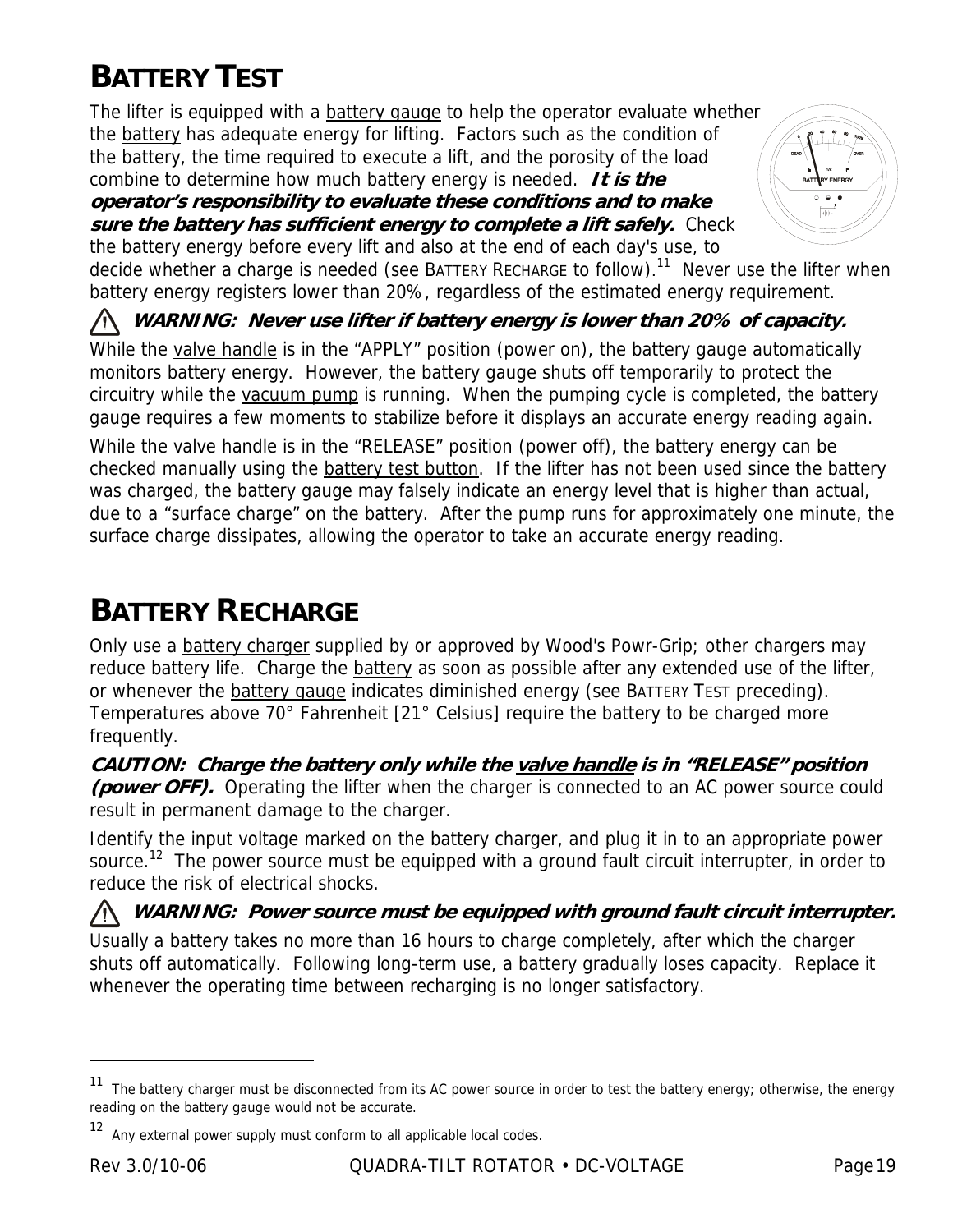# **BATTERY CHARGER TEST**

Perform this test only when the battery is *not* fully charged (see BATTERY TEST preceding). While the valve handle is in the "RELEASE" position (power off) and the battery charger is *disconnected* from any AC power source, use the battery test button to take an energy reading on the battery gauge. Then plug the charger in to an appropriate AC power source and take another energy reading. If the charger is functioning correctly, the energy reading should be higher when the charger is plugged in.

# **VACUUM PAD MAINTENANCE**

### **Friction Coefficient**

The friction coefficient represents the lifter's ability to resist load slippage when the load is oriented in any position except horizontal. If the contact surfaces of either the load or the vacuum pads are not clean, dry and in good condition, slippage is more likely to occur.

The Load Capacity of most Powr-Grip lifters is based on a friction coefficient of 1 (only Flat Lifters are exempt from this requirement). However, a vacuum pad's ability to maintain this friction coefficient is reduced by factors such as contamination, wear, age and exposure to sunlight, as well as the condition of the load's contact surface (see INTENDED USE: LOAD CHARACTERISTICS). Pads that have surface contamination must be thoroughly cleaned (see Cleaning discussion to follow). Over time, the rubber in a pad may experience hardening or leaching of chemicals, resulting in stiffness or surface glaze. Pads that exhibit wear, stiffness or glaze must be replaced.

In addition, all pads should be replaced on a regular basis, preferably after no more than 2 years, to ensure that the friction coefficient is not compromised. If necessary, contact your dealer or Wood's Powr-Grip for more information.

#### **Inspection**

Inspect each vacuum pad for the following deficiencies routinely, as directed in the preceding INSPECTION and TESTING SCHEDULES. Correct any deficiency before using the lifter.

- Contaminates on the pad face or sealing edges: Soil build-up can prevent pads from sealing adequately or reduce the friction coefficient (see discussion preceding). Follow the directions to clean pads as necessary (see discussion to follow).
- Filter screen missing from pad face: This screen helps prevent debris from plugging the vacuum hose and the air filter. Replace any missing screen immediately (see REPLACEMENT PARTS LIST).
- Nicks, cuts or abrasions in sealing edges: Pad damage can reduce the lifting capacity of the lifter. Replace any damaged pad immediately (see REPLACEMENT PARTS LIST).

#### **WARNING: Replace vacuum pad if sealing edge has any nicks, cuts or abrasions.**

• Wear, stiffness or glaze: See Friction Coefficient preceding. Replace any pad that exhibits wear, stiffness or glaze (see REPLACEMENT PARTS LIST).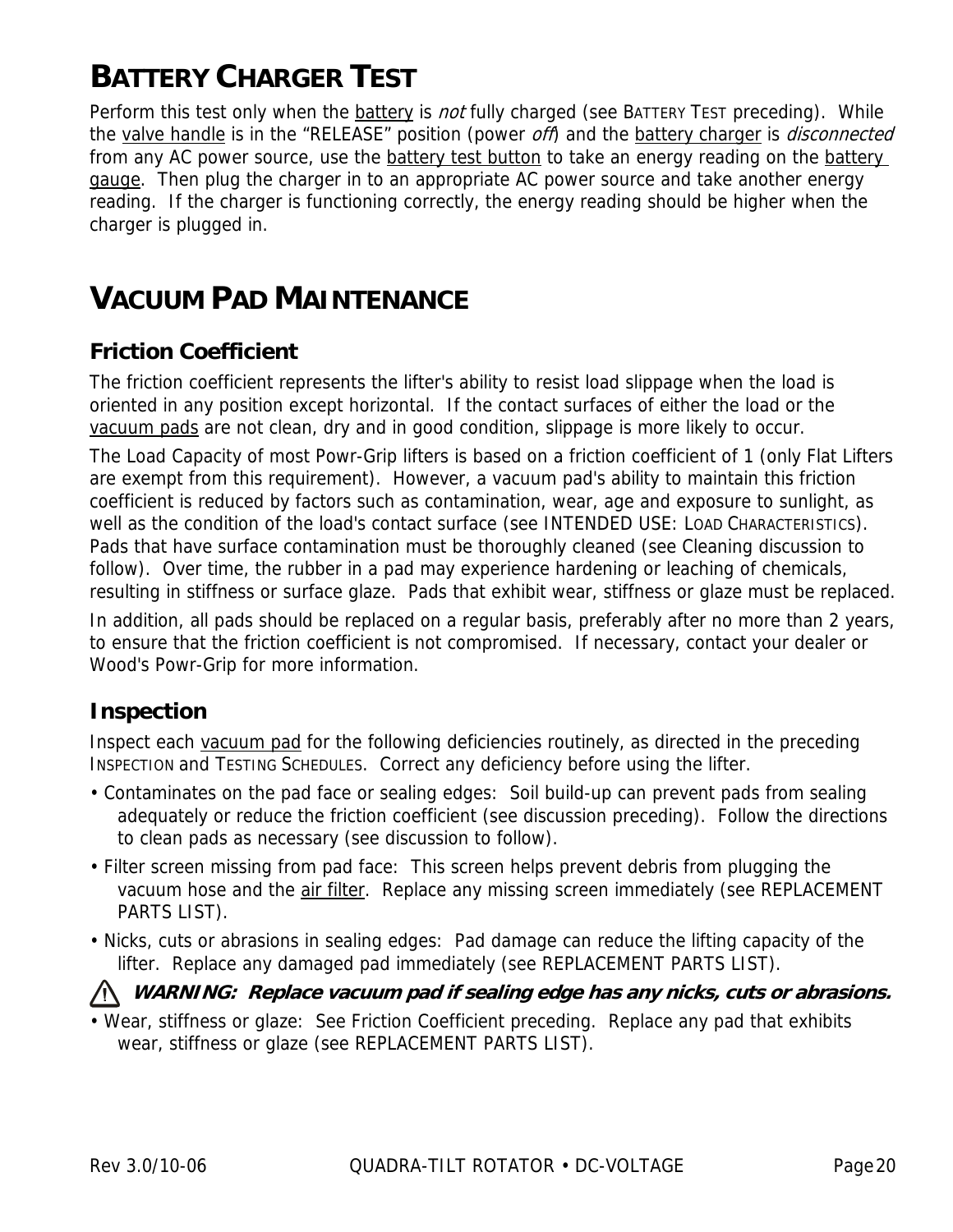## **Cleaning**

Regularly clean the face of each vacuum pad to remove oil, dust and any other contaminates. Acceptable cleaning agents include soapy water, glass cleaner and alcohol. Do not use other solvents, petroleum-based products (including kerosene, gasoline and diesel fuel) or any harsh chemicals for cleaning, because they can damage the pad and create a hazard to the operator or others.

#### **WARNING: Never use solvents, gasoline or other harsh chemicals to clean vacuum pad.**

To prevent liquid from contaminating the vacuum system during cleaning, cover the suction hole in the recess for the filter screen or make sure the pad faces downward. Use a clean sponge or lint-free cloth to apply an appropriate cleanser and wipe the pad face clean. A toothbrush (or similar brush with bristles *that do not harm rubber*) may be used to remove contaminates clinging to sealing edges.<sup>13</sup> Rinse all residue from the pad face, and allow the pad to dry completely before using the lifter.

# **VACUUM TEST**

Test the vacuum system for leakage routinely, as directed in the preceding INSPECTION and TESTING SCHEDULES.

- 1) Clean the face of each vacuum pad as previously directed (see VACUUM PAD MAINTENANCE: Cleaning).
- 2) Apply the lifter to a clean, smooth, nonporous surface. The surface should be flat or possess no more curvature than the lifter is designed for (if any).<sup>14</sup> When the pumping cycle is completed, the vacuum level should register above 16" Hg [-54 kPa] on the vacuum gauge (if not, see VACUUM SWITCH ADJUSTMENT to follow).
- 3) After the vacuum pump stops running, leave the pads attached to the surface and interrupt the energy flow from the battery: Disconnect the electrical connector uniting the battery to the vacuum generating system.

Note: After the vacuum test is completed, move the valve handle to the "RELEASE" position (power *off*) before reconnecting the battery.

4) Monitor the vacuum gauge: The vacuum level should not decrease by more than 4" Hg [-14] kPa] in 10 minutes.

#### **WARNING: If lifter fails vacuum test, discontinue use immediately.**

Correct any deficiency in the vacuum system before using the lifter. Contact Wood's Powr-Grip or an authorized dealer for assistance.

-

<sup>13</sup> If these cleaning methods are not successful, contact Wood's Powr-Grip or an authorized dealer for assistance.

<sup>&</sup>lt;sup>14</sup> Any test material used must be fully and independently supported, and capable of bearing the lifter's weight. Do not use the lifter to lift the test material during the vacuum test.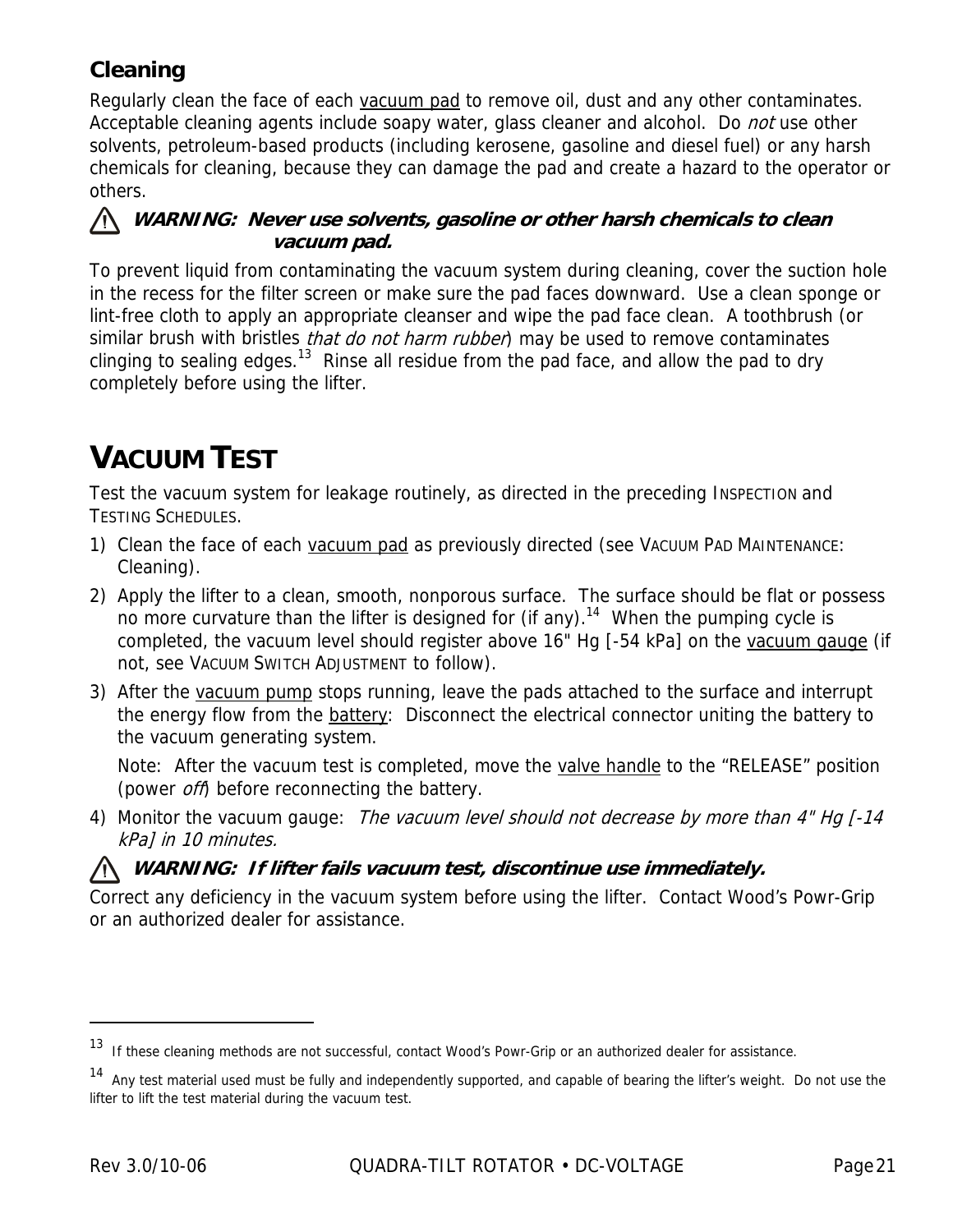# **AIR FILTER MAINTENANCE**

(for brass bowl type filters)

### **Filter Function and Conditions Requiring Service**

An air filter prevents solid particles from contaminating components in the vacuum system.

#### **CAUTION: Examine air filter regularly and empty when necessary.**

Open each filter regularly to determine whether liquid or other contaminants are trapped inside. Remove any liquid or contaminants found in the filter bowl. Clean or replace the filter screen if it has an overall dirty appearance, or if there is a noticeable increase in the time required to attain full vacuum.

### **Filter Service Procedures**

- 1) Unscrew the hex shaped bowl from the body of the air filter. Support the filter body while twisting the bowl, to protect the vacuum line fittings from being damaged. Note: Do **not** attempt to remove the snap ring on the bowl.
- 2) Remove any liquid or other contaminants in the bowl, and determine whether the filter screen needs further attention (see Conditions Requiring Service preceding). If so, proceed to step 3; *if not*, skip to step 7.
- 3) Remove the filter screen from the bowl, taking care not to damage the screen.
- 4) Clean the screen with mild soap and water, using compressed air to remove any liquid or other contaminants. If the screen cannot be cleaned adequately, replace it.
- 5) Clean the bowl interior and all internal parts, using mild soap and water only. Do **not** use any other cleaning agents.
- 6) Install the new or cleaned filter screen in the filter body.
- 7) Lubricate the bowl seal using a mineral base oil or grease, or silicone.
- 8) Screw the bowl back into the body, taking care to avoid contaminating the filter screen with lubricant. Tighten the bowl snugly with a wrench.
- 9) Test the vacuum system, to make sure the air filter does not leak (see VACUUM TEST preceding).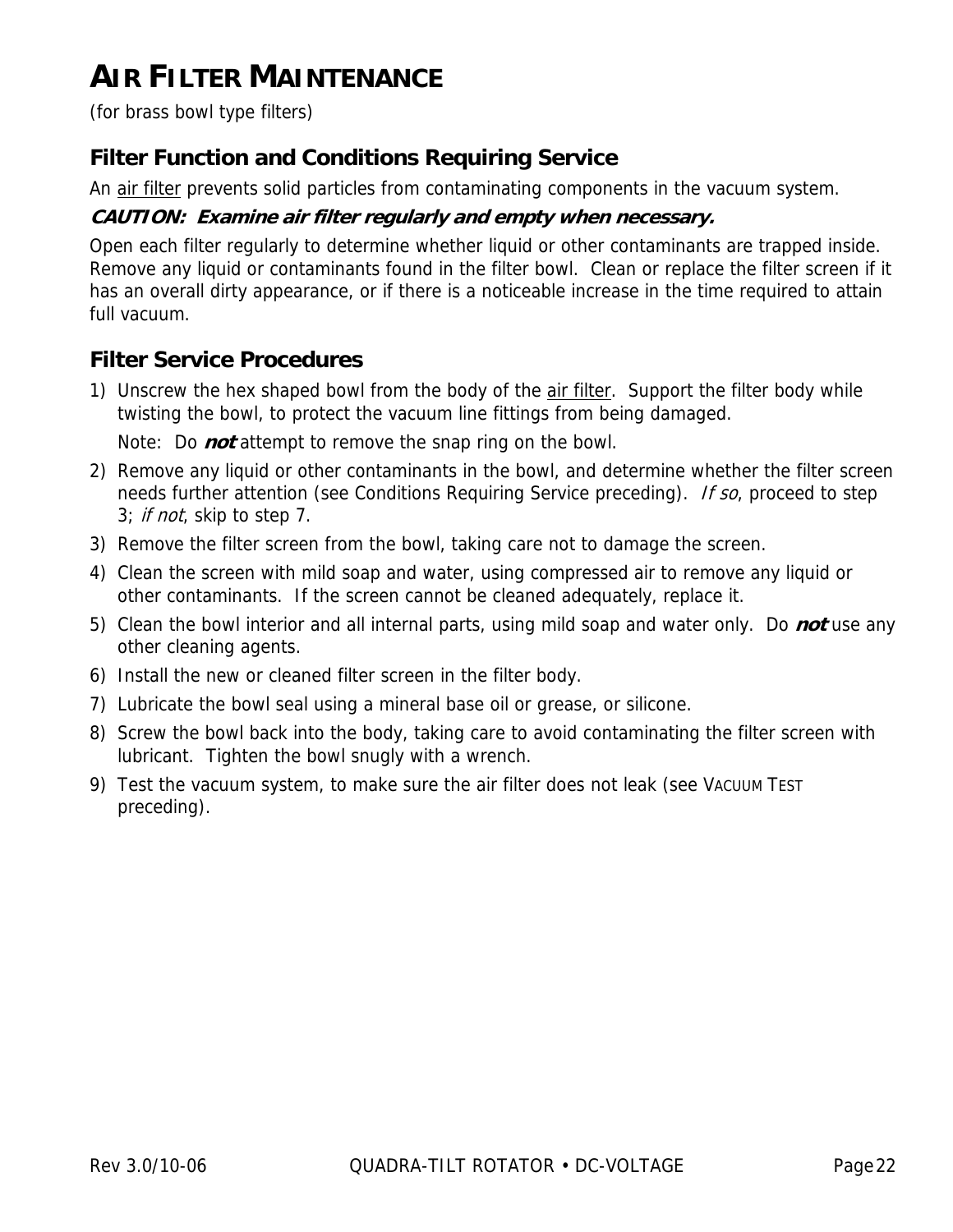# **VACUUM PUMP MAINTENANCE**

(for Thomas pump nos. 107BA20964, 107BD20964 & 107CDC20)

#### **WARNING: Before proceeding with any maintenance, disconnect power source.**

If the vacuum pump (14) takes too long to attain full vacuum, it may require maintenance. Replace the diaphragm, valve flappers or head gasket as necessary to obtain acceptable pump performance.

## **Replacing the Diaphragm (13)**

- 1) Remove the four head screws (1) and remove the head (2).
- 2) Remove the four diaphragm hold-down screws (10) and the diaphragm hold-down plate (12).
- 3) Replace the diaphragm (13) and reverse the above procedure for reassembly.

## **Replacing the Intake Valve Flapper (11)**

- 1) Remove the four head screws (1) and remove the head (2).
- 2) Remove the intake valve flapper screw (8) and the intake valve keeper (7).
- 3) Replace the intake valve flapper (11) and reverse the above procedure for reassembly.

### **Replacing the Exhaust Valve Flapper (5) and Head Gasket (15)**

- 1) Remove the four head screws (1) and remove the head (2).
- 2) Turn the head upside-down and remove the four valve plate screws  $(9).$
- 3) Lift out the valve plate (6) to access the exhaust valve flapper and head gasket.<sup>15</sup>
- 4) Remove the exhaust valve flapper screw (3) and the exhaust valve keeper (4), and replace the exhaust valve flapper (5).
- 5) Replace the head gasket (15) and reverse the above procedure for reassembly.
- 
- 

 $\overline{a}$ 

- 3 EXHAUST VALVE FLAPPER SCREW 8 INTAKE VALVE FLAPPER SCREW 13 DIAPHRAGM
- 
- 

1 HEAD SCREWS **11 INTAKE VALUE 11 INTAKE VALVE FLAPPER** 6 VALVE PLATE 4 EXHAUST VALVE KEEPER 9 VALVE PLATE SCREWS 14 VACUUM PUMP 5 EXHAUST VALVE FLAPPER 10 DIAPHRAGM HOLD-DOWN SCREWS 15 HEAD GASKET

3  $15$ 5  $\sqrt{6}$  $\overline{7}$  $\,8\,$  $\hbox{${\cal G}$}$  $(11)$  $10$ q  $12$ 6  $13$  $14$ 

- 
- 2 HEAD **12 DIAPHRAGM HOLD-DOWN PLATE** 7 INTAKE VALVE KEEPER 12 DIAPHRAGM HOLD-DOWN PLATE
	-
	-
	-

<sup>&</sup>lt;sup>15</sup> **CAUTION:** Depending on the product, the vacuum system may require the valve plate (6) to be rotated to an orientation different from the one shown. When removing the valve plate, always take note of its orientation in the pump head (2), and install the valve plate the same way during reassembly. In all cases, the valve plate must be oriented so that its intake hole is matched with the head port that connects to the check valve.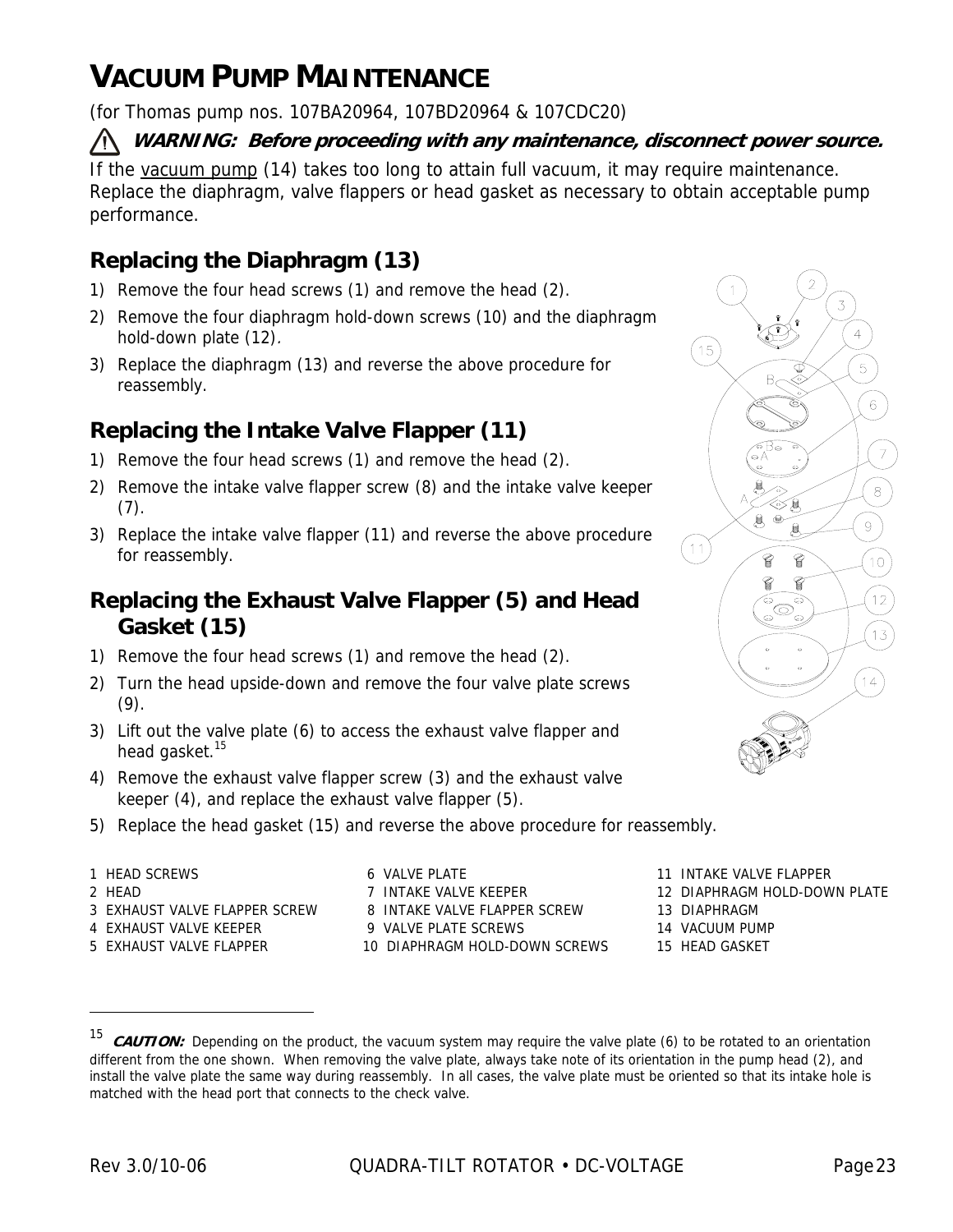# **VACUUM SWITCH ADJUSTMENT**

### **Vacuum Switch Function**<sup>16</sup>

A vacuum sensor/electrical switch assembly controls the low vacuum warning light and the vacuum pump: The valve handle activates the warning light and the pump, which evacuates the vacuum pads.<sup>17</sup> After the lifter attains a vacuum level sufficient for lifting the maximum load weight (hereafter, "minimum lifting level"), the vacuum switch automatically turns off the pump and the warning light.<sup>18</sup> In order to maintain sufficient vacuum, the vacuum switch automatically turns on the pump and warning light again before vacuum decreases to a level that is lower than the minimum lifting level.

#### **Conditions Requiring Readjustment**

At the factory, the vacuum switch is set to maintain the minimum vacuum level specified for the Load Capacity (see SPECIFICATIONS). However, shipping vibrations or shocks, normal wear, or other conditions may adversely affect this adjustment. Periodically verify the switch adjustment by comparing how the vacuum pump and the low vacuum warning light function in relation to the vacuum level registered on the vacuum gauge, as follows:

- If the pump and the warning light do not *turn off after* vacuum increases to a level much *higher* than the minimum lifting level, the vacuum switch may be adjusted to maintain a lower vacuum level. Otherwise, the pump would continue to run unnecessarily after the lifter has attained sufficient vacuum to lift the maximum load weight.
- If the pump and the warning light do not *turn on before* vacuum decreases to a level *lower* than the minimum lifting level, the vacuum switch **must be adjusted to maintain a higher vacuum level.**<sup>19</sup> Otherwise, the lifter would not maintain sufficient vacuum to lift the maximum load weight.

<sup>16</sup> Lifters equipped with the Dual Vacuum System have 2 vacuum switches. Directions are the same for these lifters **except that each vacuum switch must be tested and adjusted individually**. When you are evaluating vacuum system functions under Conditions Requiring Readjustment, remember that each vacuum switch corresponds with one vacuum gauge and one vacuum circuit. After you have removed the cover from the enclosure with the vacuum switches, you can trace the vacuum lines to determine which components are connected to one another.

<sup>&</sup>lt;sup>17</sup> If the warning light does not turn on when the valve handle is moved to the "APPLY" position, the light bulb may be burned out. Replace the bulb when necessary.

<sup>18</sup> When using the lifter at high elevations, reduced atmospheric pressure may prevent the vacuum generating system from attaining the vacuum level set at the factory. In this case, the pump would continue to run and the warning light would stay illuminated continuously. If the ability to lift the maximum load weight is not required, the operator can adjust the vacuum switch to maintain a lower vacuum level, allowing the pump to cycle normally. However, be advised that **lifting capacity decreases proportionally with decreasing vacuum**, based on the vacuum level specified for the Load Capacity (see SPECIFICATIONS). For example, if a lifter's Load Capacity is rated at 16" Hg [-54 kPa], lifting capacity decreases by 6.25% for each inch of Hg subtracted from (or for each 3.4 kPa added to) the vacuum level. **Always maintain a minimum vacuum level of 10" Hg**  [-34 kPa], regardless of the vacuum level specified for the original Load Capacity. In addition, lifter markings should be adjusted to reflect the revised Load Capacity and the vacuum gauge should be marked to indicate the revised minimum lifting level.

<sup>&</sup>lt;sup>19</sup> In order to observe lifter functions while vacuum is decreasing, it may be necessary to create a controlled leak in the vacuum system (eg, by breaking the seal between one or more vacuum pads and the test surface).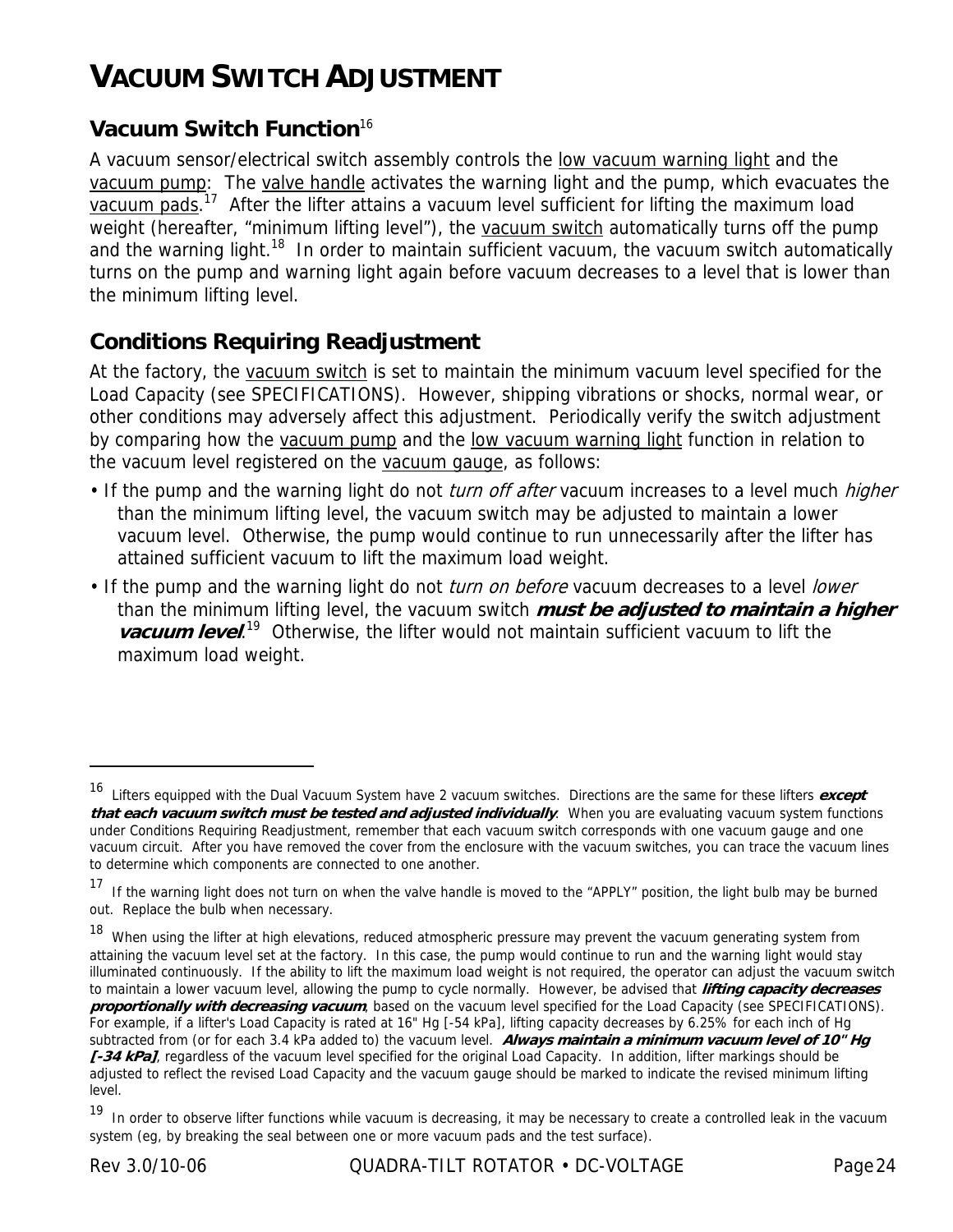### **Adjustment Procedure**

#### **WARNING: Lifting capacity decreases whenever vacuum switch is adjusted to maintain lower vacuum level.**

1) Using a 1/4" open-end wrench (as provided), turn the adjustment screw about 1/6th turn at a time (approximately one flat of the screw head).

To maintain a lower vacuum level, turn the screw clockwise (when viewing vacuum switch from end with electrical connectors).

To maintain a *higher* vacuum level, turn the screw counter-clockwise (when viewing vacuum switch from end with electrical connectors).

2) Recheck the vacuum switch setting following each 1/6th turn of the adjustment screw. In order to test the adjustment accurately, release the vacuum pads completely before reapplying them to a test surface.

1 ELECTRICAL CONNECTORS 2 ADJUSTMENT SCREW

 $(4)$ 

3 TO MAINTAIN HIGHER VACUUM

4 TO MAINTAIN LOWER VACUUM

When the vacuum switch is adjusted correctly, the vacuum pump turns off only *after* vacuum increases to a level higher than the minimum lifting level; and the pump turns on again before vacuum decreases to a level lower than the minimum lifting level.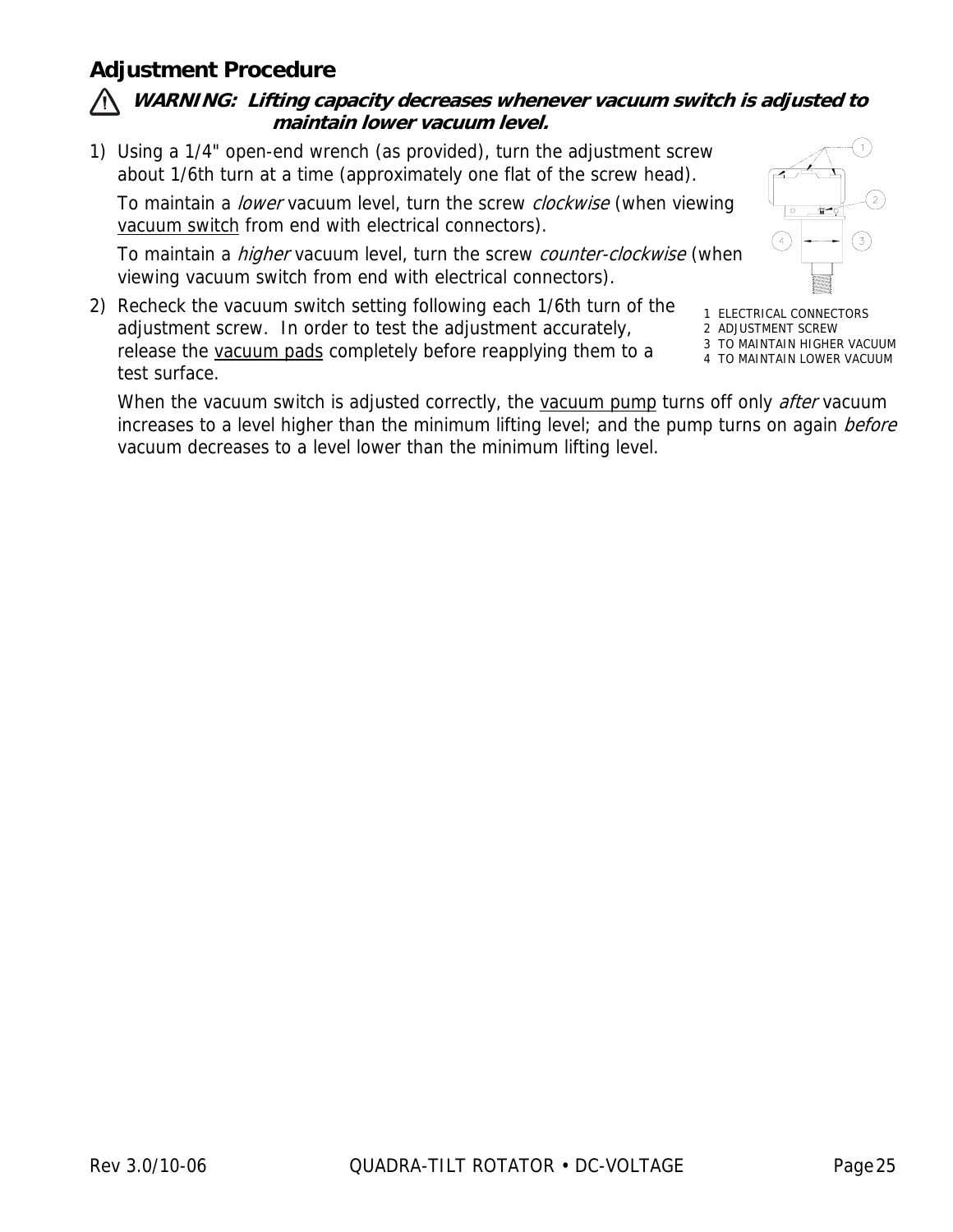# **REPLACEMENT PARTS LIST**

| <b>Stock No.</b> | <b>Description</b>                                                             | Qty.           |
|------------------|--------------------------------------------------------------------------------|----------------|
| 66466            | Spring Plunger with T-Handle - 5/8-11 Thread (for optional tilt locks)         | $\overline{2}$ |
| 66195            | Pump Repair Kit (including diaphragm, head gasket and valve flappers)          | 1              |
| 66130            | Vacuum Pump - Diaphragm Type - 1-SCFM [28 liters/minute] - 12 V DC             | 1              |
| 65442AM          | Vacuum Hose - 1/4" [6.3 mm] ID x 48" [122 cm] Length - Coiled - Green          | $\overline{2}$ |
| 65441            | Vacuum Hose - 1/4" [6.3 mm] ID x 48" [122 cm] Length - Coiled - Red            | $\overline{2}$ |
| 65440            | Vacuum Hose - 1/4" [6.3 mm] ID - Red (approx. 100" [254 cm] in length)         | 1              |
| 65438            | Vacuum Hose - 1/8" [3.1 mm] ID - White (approx. 24" [61 cm] in length)         | 1              |
| 65437            | Vacuum Hose - 1/4" [6.3 mm] ID - Green (approx. 100" [254 cm] in length)       | 1              |
| 65211            | Check Valve - 1/8 NPT                                                          | $\overline{2}$ |
| 65010            | Pad Spring - Coil Type                                                         | 6              |
| 64706AM          | Battery Charger - 240 V AC                                                     | 1              |
| 64702AM          | Battery Charger - 100 / 120 V AC                                               | 1              |
| 64664            | Battery - 12 V DC - 7 Amp-Hours                                                | 1              |
| 64590            | <b>Battery Gauge</b>                                                           | 1              |
| 64460            | Circuit Breaker - 10 A                                                         | 1              |
| 64283            | Bulb - 13 V - Bayonet (for low vacuum warning light)                           | 1              |
| 64254            | Red Lens (for low vacuum warning light)                                        | 1              |
| 64236            | Vacuum Switch - 1/4 NPT                                                        | $\overline{2}$ |
| 64230            | Roller-Lever Switch                                                            | 1              |
| 64200            | Push-Button Switch (for battery test button)                                   | 1              |
| 59080            | Vacuum Control Valve w/Handle - for Dual Vacuum System                         | 1              |
| 59028            | Movable Pad Mount - 2-1/2" [63.5 mm] Tubing Size                               | 6              |
| 54392            | Battery Connector - Twin Lead                                                  | 1              |
| 53120            | Pad Fitting - Elbow - 3/64" [1.2 mm] ID                                        | 4              |
| 49646T           | Vacuum Pad - Model G3370 / 11" [28 cm] Diameter - Lipped                       | 6              |
| 49180            | End Plug - 3" x 3" x 1/4" [76.2 mm x 76.2 mm x 6.4 mm] Tubing Size             | 1              |
| 49150            | End Plug - 2 1/2" x 2 1/2" x 1/4" [63.5 mm x 63.5 mm x 6.4 mm] Tubing Size     | 4              |
| 29353            | Pad Cover                                                                      | 6              |
| 20270            | 1/4" [6.4 mm] Open-End Wrench (for adjusting vacuum switches)                  | 1              |
| 16133            | Screen for Air Filter                                                          | 2              |
| 16055            | Quick Connector - 1/8 FNPT - Female End                                        | 4              |
| 16054            | Quick Connector - 1/8 FNPT - Male End                                          | 4              |
| 15911            | Vacuum Gauge - 1/8 NPT - CBM Type                                              | 2              |
| 15630            | Pad Filter Screen - Large                                                      | 6              |
| 15625            | Hose Fitting - Straight Coupling - 1/4" [6.4 mm] Barb                          | 4              |
| 15624            | Hose Fitting - Y-Connector - 1/4" [6.4 mm] Barb                                | 4              |
| 13532            | Cotterless Hitch Pin - 1/2" x 4" [13 mm x 102 mm]                              | 12             |
| 11726AM          | Clamp Collar - 2.157-18 Thread - 1-Piece                                       | 1              |
| 10900            | Shoulder Bolt - Socket Head - 5/16" x 1/2" x 1/4-20 Thread (for mounting pads) | 36             |

### **SERVICE ONLY WITH IDENTICAL REPLACEMENT PARTS SUPPLIED BY OR APPROVED BY WOOD'S POWR-GRIP CO., INC.**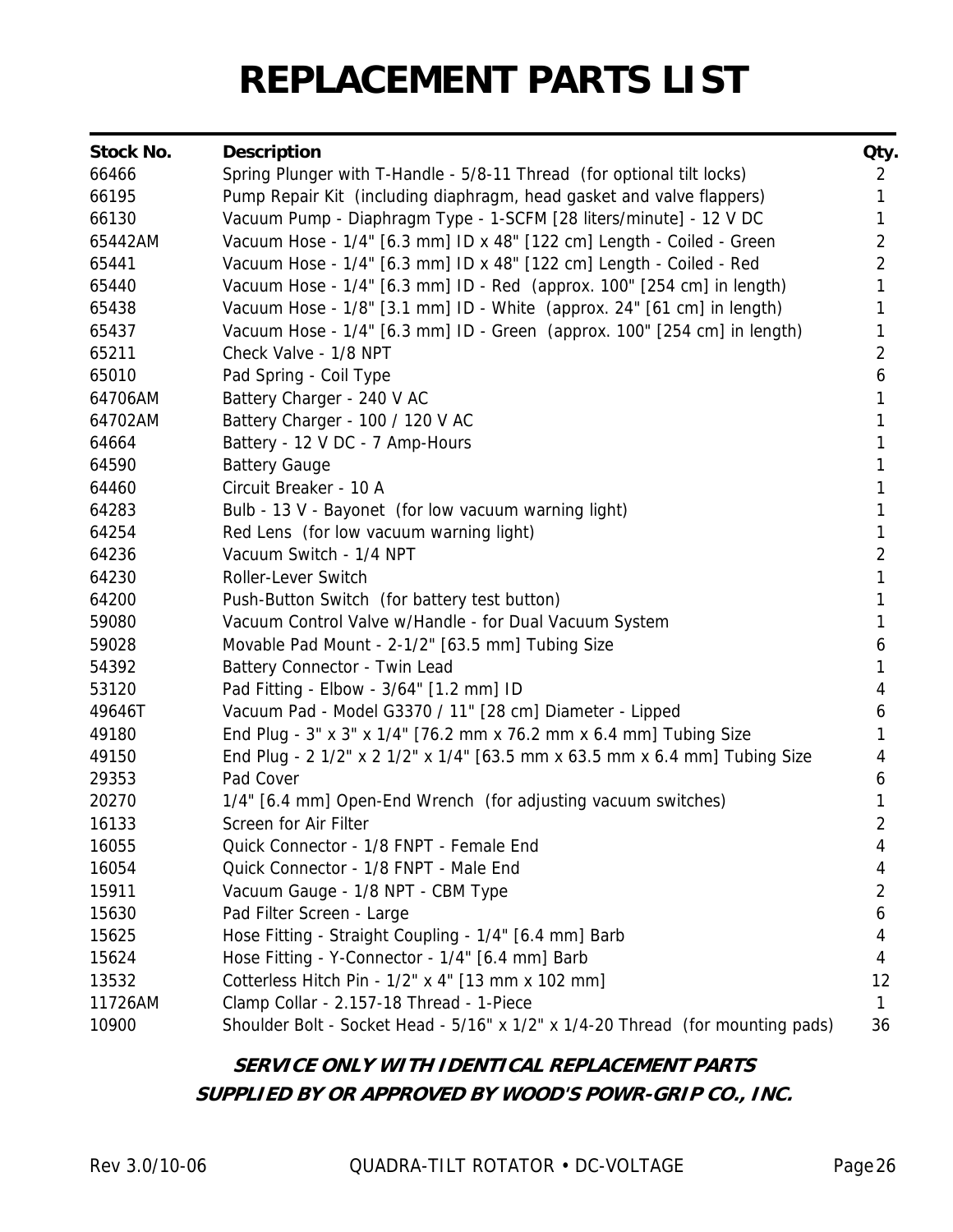# **LIMITED WARRANTY**

Powr-Grip products are carefully constructed, thoroughly inspected at various stages of production, and individually tested. They are warranted to be free from defects in workmanship and materials for a period of one year from the date of purchase.

If a problem develops during the warranty period, follow the instructions hereafter to obtain warranty service. If inspection shows that the problem is due to defective workmanship or materials, Powr-Grip will repair the product without charge.

#### **WARRANTY DOES NOT APPLY WHEN:**

Modifications have been made to the product after leaving the factory.

Rubber portions have been cut or scratched during use.

Repairs are required due to abnormal wear and tear.

The product has been damaged, misused, or neglected.

If a problem is not covered under warranty, Powr-Grip will notify the customer of costs prior to repair. If the customer agrees to pay all repair costs and to receive the repaired product on a C.O.D. basis, Powr-Grip then will proceed with repairs.

#### **TO OBTAIN REPAIRS OR WARRANTY SERVICE**

For purchases in North America:

Contact the Technical Service Department at Wood's Powr-Grip Co.. When factory service is required, ship the complete product--prepaid--along with your name, address and phone number to the street address hereafter.

For purchases in all other localities:

Contact your dealer or the Technical Service Department at Wood's Powr-Grip Co. for assistance.

> Wood's Powr-Grip Co., Inc. 908 West Main St. / P.O. Box 368 Laurel, MT USA 59044

> > phone 800-548-7341 phone 406-628-8231 fax 406-628-8354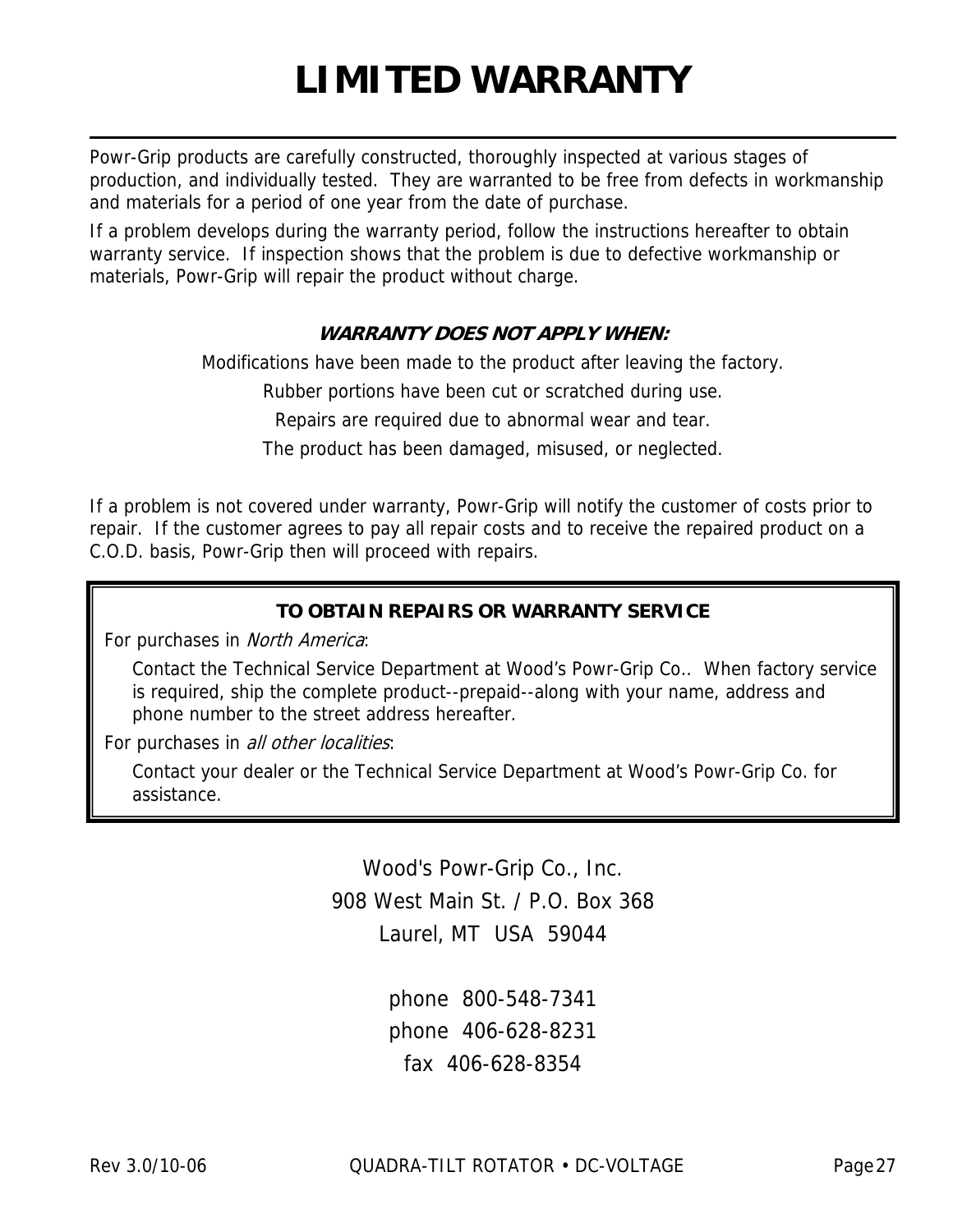# **SPECIFICATIONS**

**Maximum Alarm Volume:** 103 dBa at 2' [60 cm]

**Function:** While the lifter is powered up, an audible alarm warns the operator whenever vacuum is not sufficient for lifting the maximum load weight.

# **OPERATION**

### **Before Using the Lifter**

#### **WARNING: Make sure alarm is clearly audible over ambient noise at operator position.**

The volume of the alarm may be adjusted by rotating the shutter of the low vacuum warning buzzer. Make sure the alarm is loud enough to be heard over any other noise that may be present while the lifter is in use. In addition, the alarm must be clearly audible at the maximum distance the operator may be from the lifter, as well as through any barriers or obstructions between the operator and the lifter. In order to be considered clearly audible, **the alarm volume must exceed ambient noise by at least 15 dBa at the operator position.**20 Since the Maximum Alarm Volume is 103 dBa, ambient noise must not exceed 88 dBa under any circumstances. Furthermore, if ambient noise measures 88 dBa, the alarm volume must be set to maximum and the operator must remain within 2' [60 cm] of the warning buzzer, in order for it to be effective.

### **During Lifter Operation**

Using the low vacuum warning buzzer requires minimal interaction from the operator. Operate the vacuum lifter as directed in the OPERATION section of the main instructions. When the valve handle is placed in the "APPLY" position (power on) $^{21}$ , the warning buzzer sounds an alarm until the lifter attains sufficient vacuum to lift the maximum load weight (see SPECIFICATIONS: Load Capacity in main instructions). After the lifter has attained this vacuum level, the alarm stops sounding, to indicate that the lifter is ready to lift the load.

#### **WARNING: Never attempt to lift load while alarm is sounding.**

Do not attempt to lift the load while the alarm is sounding; such an attempt could result in a load release and possible injury to the operator.

 $20$  Consult CE Standard EN 457 for alternative ways to determine whether the alarm is clearly audible to operators.

<sup>21</sup> Some lifters may be equipped with a power switch to control electrical power, instead of a valve handle.